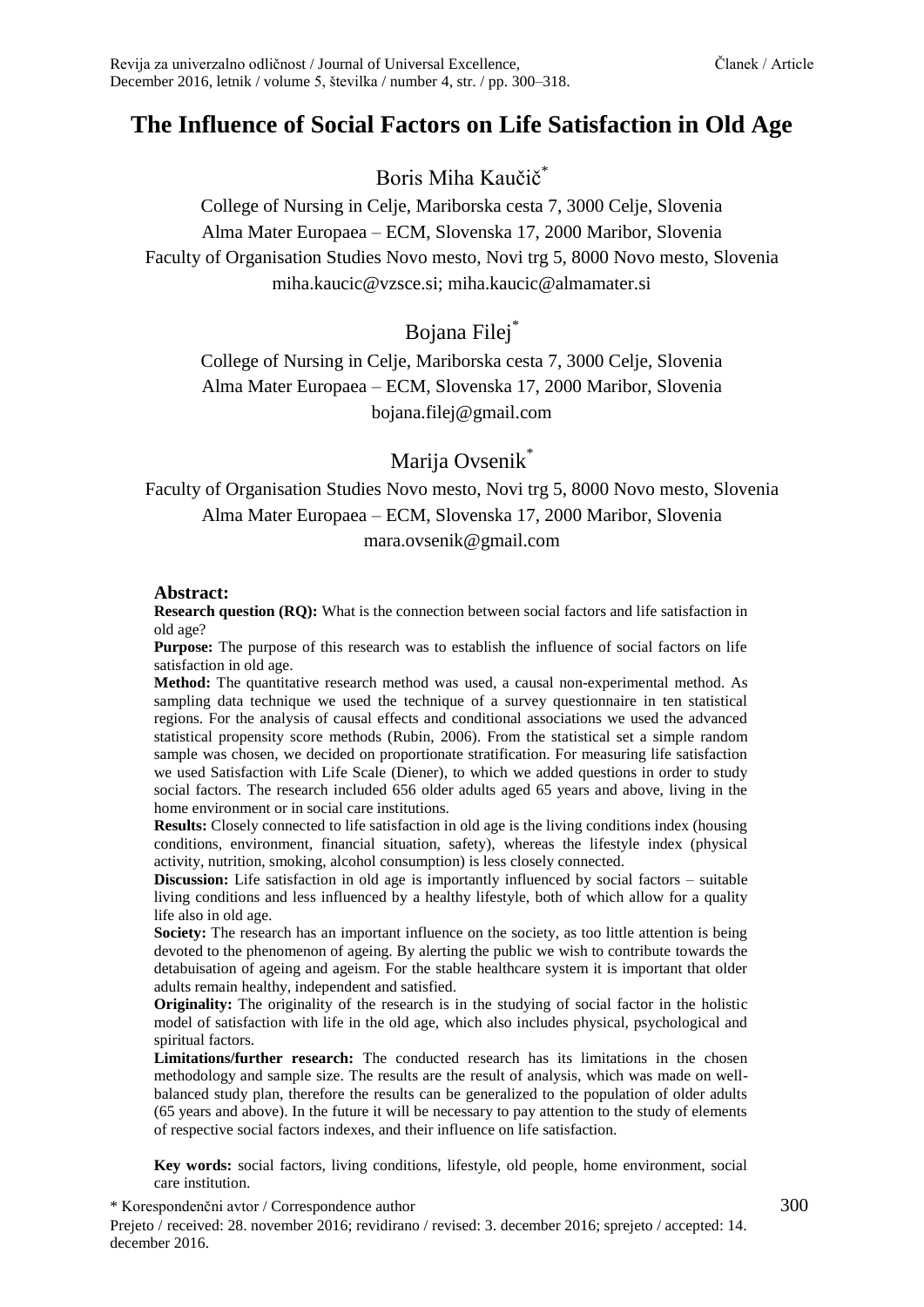# **1 Introduction**

In Slovenia we face a number of phenomena, connected to the problematics of ageing, which require the development of new pathways in the planning of health care and the quality of life of older people (Kožuh Novak, 2006, pp. 12-13). All the reports of the Statistical Office of the Republic of Slovenia (SURS) predict a marked ageing of Slovenian population also in the future. The population of the Member States of the EU-27 is according to the predictions going to age rapidly. The share of people, aged 65 years and above among general population is in EU-27 expected to increase from 17,1 % to 30,0 %; whereas the number of residents in this age group is from the year 2008 to the year 2060 expected to increase from 84,6 million to 151,5 million. In Slovenia, however, according to medium variant population projections EUROPOP2008 the share of people aged 65+ among general population is expected to increase for 33,4 %, between the years 2008 and 2060 (SURS: Prebivalstvo Slovenije danes in jutri 2008-2060: projekcije prebivalstva EUROPOP 2008 za Slovenijo, 2009, str. 27- SURS: Slovenian population today and tomorrow 2008-2060: population projections EUROPOP 2008 for Slovenia, 2009, p. 27).

Jakoš (2009, pp. 22-24) states, that the present demographical picture of Slovenia is a consequence of more than one hundred years long demographic development of three demographic factors: mortality, fertility and migrations. Among the factors that influence the future demographic development the most stable factor is as a rule mortality, where we can expect the number to rise from the present 18.000-19.000 deaths to 30.000 deaths. The fertility, which represents the most important factor of demographic development, is also decreasing in Slovenia. From the projections until the year 2027 it is evident, that the number of women in the most reproductive age is going to decrease, which is the logical consequence of lower and lower number of births since the year 1980. In case we wished to maintain the present annual birth rate, the fertility should be increased by a quarter, which is according to the opinion of the author highly unlikely. The author also draws attention to the decline in young people in the population structure, in both absolute and relative terms, which has as a consequence a shortage in labour force (p. 31).

The World Health Organization (WHO) has prepared a strategy and action plan for healthy ageing in Europe for the period between 2012– 2020. The vision of this strategy is based on old age friendly European region, where ageing is considered as an opportunity rather than as a burden for society. The vision is based on the premise, that old people are capable of keeping their health, that they are functionally able and that they are feeling well, that they live a decent life, free from discrimination and with adequate financial means in the environment that supports them, offers them safety, enables them an active life, social inclusion and access to suitable high-quality health and social services. Old age friendly European region according to WHO helps old people to reach their old age in better health so that they can live actively according to their different roles, with an emphasis on employment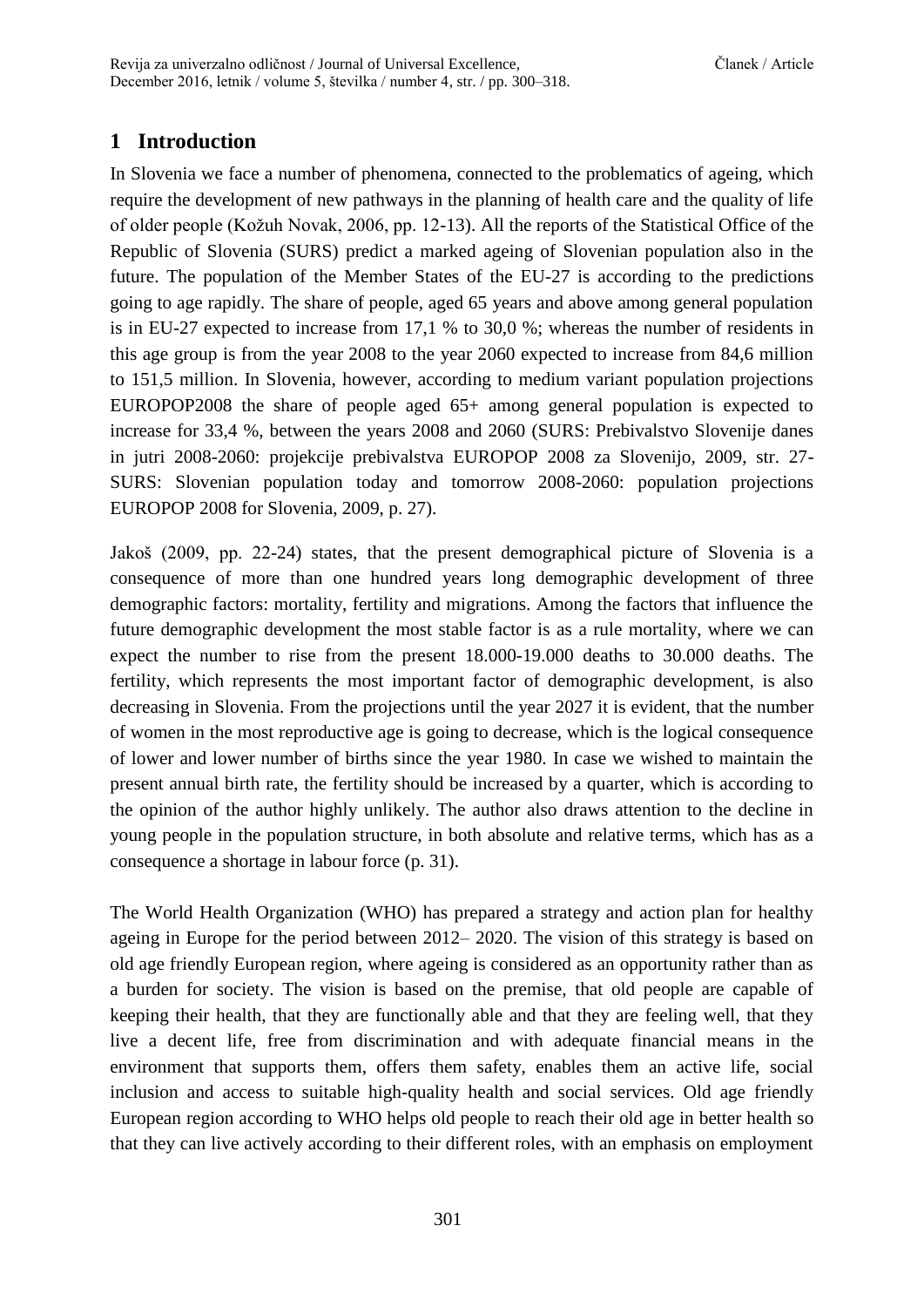and voluntary work (Strategy and action plan for healthy ageing in Europe 2012-2020, p. 2012, p. 10).

The quality of life of old people has been the subject of research for a number of years. The quality of life is a subjective, multi-layered construct, which can be defined and assessed in a number of ways. The quality of life is becoming a central social value and a very complex field of study (Filej & Žvanut, 2015, p. 20). Lah, Pahor and Hlebec (2008, p. 88) state that as synonyms for the quality of life of older people, terms such as »successful ageing«, »good ageing« and »positive ageing« are frequently used.

Through the literature and data review it can be seen, that the European countries and among them Slovenia are facing demographic changes and a lower birth rate. The life expectancy of Europeans is increasing and the ageing is becoming an important phenomenon in the modern society, in which we are afraid of ageing, especially due to the lack of satisfaction with life. We can expect that the quality of life of old people will in future deteriorate even further. In the next years we face the comprehensive overhaul of the health care system and the pension system, which will, in the opinion of many experts, bring about the reduction in the rights of the users. The need for greater inclusion of old people in the society, the ensuring of the provision for a quality, healthy and active old age requires activities and measures, which are going to represent an innovation in the care for old people and their quality of life.

The projections indicate, that the number of old people (aged 65 years and above), is going to further increase and therefore it is important to pay special attention to the ensuring of wellbeing in the old age, which is an important element of the quality of life. In the field of health and social activity we establish that too little attention is being paid to the comprehensive, holistic treatment of the old person, even though the research shows that the physical, psychological, social and spiritual factors are importantly intertwined, and therefore studying their influence on satisfaction with life in the old age is of utmost importance.

The research problem that we examine in this paper is highly topical; as we wish that the people in old age feel well and are satisfied with their lives. We are of the opinion that the holistic model with the intertwining of all four factors (physical, psychological, social and spiritual) can represent the answer to the well-being of people in the old age and their satisfaction with their lives. In this paper we demonstrate the influence of social factors on life satisfaction in the old age. Living conditions, such as housing conditions, the environment, financial position and safety as well as lifestyle factors (physical activity, nutrition, smoking and alcohol consumption) have a great influence on the quality of life.

With the conducted research we wished to establish the influence of living conditions and lifestyle on life satisfaction in the old age. For this purpose we designed the following research purpose: to establish the connection between social factors and life satisfaction in the old age.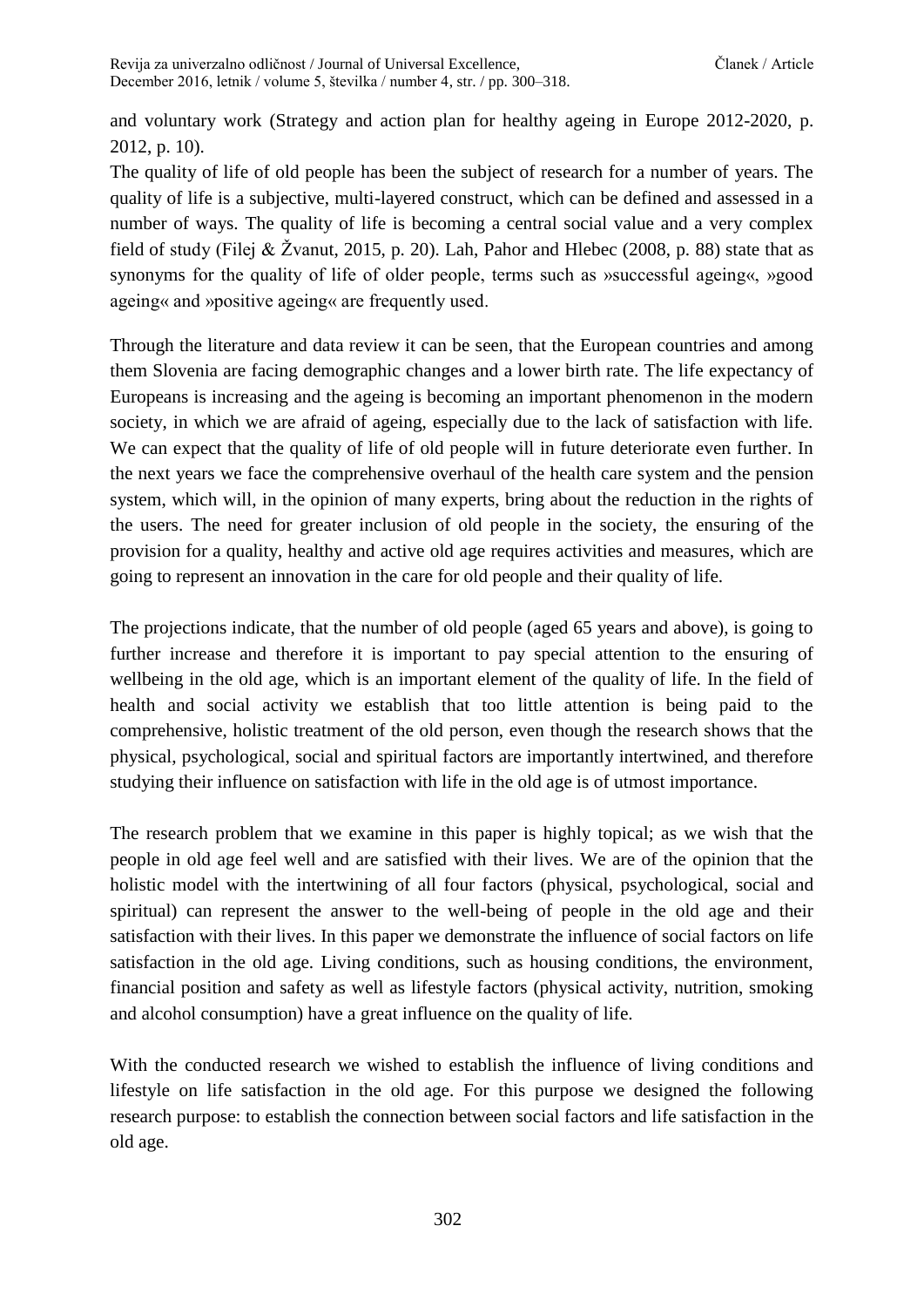### **2 Theoretical framework**

Musek (2005) states that life satisfaction is influenced by various domains of satisfaction, that is by the satisfaction with one's partner, marriage, friends, love, recreational activities etc. Positive affect involves positive emotions and emotional states such as joy, affection, pride, whereas negative affect involves negative ones such as anxiety, sadness, guilt, shame, anger, etc. (p. 119). Our assessment of subjective well-being is formed on the basis of our past experiences, present condition and also on our future expectations (p. 120).

Bond and Corner (2004, p. 4) state, that from the standpoint of critical perspective of social gerontology two key principles emerged. Firstly, the factors and criteria which define the good quality of life of elderly people and can be similarly applied also to the people belonging to other age groups. Secondly, the experience of being an old person in the modern society is defined by economic and social factors, as well as by biological and individual characteristics. The quality of life is in his opinion an individual experience, as every old person has their own basic expectations regarding life and their own perception of old age.

The quality of life is therefore a concept, which serves the recording and measuring the wellbeing of individuals and groups. Oparo et al. (2010; cited in Filej, Kröpfl, & Kaučič, 2015, p. 6) emphasize, that the concept of quality of life includes at least three wider domains, that is physical, mental and social.

A number of various researches have shown that an old person has quality a life when he experiences good interpersonal relationships, help and support; lives in a home or in neighbourhood that offers him satisfaction, a feeling of safety, and has available in the vicinity of the institution facilities, including transport. Some of the important elements of quality of life in the old age are the inclusion of older people in hobbies and free-time activities, as well as the engagement in social activities and preserving an active role in the community. For an older person it is also important that he or she is in good health, is mobile, and has sufficient financial means to meet the basic life needs and participates in the society (Lah, 2007, p. 20).

An important element in the concept of life quality is satisfaction, which is an important driving force in life and an important factor of an individual's personal stability as well as a multi-layered indicator of the quality of life and personal well-being (Starc & Zabukovec, 2013a, pp. 3-4). Ramovš and Lipar (2013, p. 49) are of the opinion, that the satisfaction with one's life is represented by an individual's wellbeing due to experiencing one's own life as in accordance with one's own needs and wishes. A satisfied person has a positive attitude towards one's own life.

Old people are a group, which is according to the income and material indicators a group more vulnerable than the rest of the population (Hlebec, Kavčič, Filipovič Hrast, Vezovnik, & Trbanc, 2010, p. 36). Poverty represents a socio structural problem, as life in poverty is specific and therefore also the ways of coping with it are specific. The latter depend on social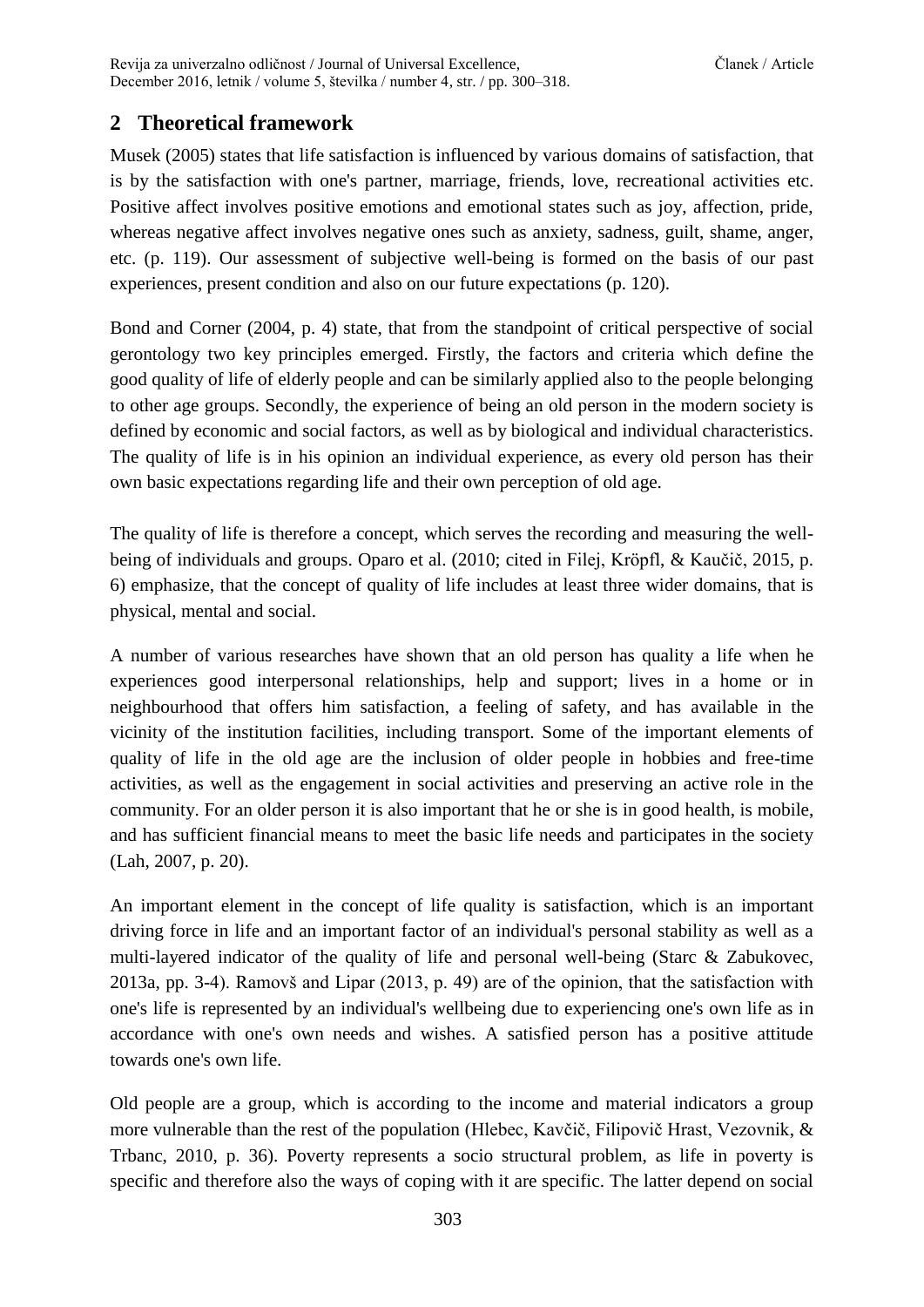power, access to resources and on possibilities for a way out of poverty (Leskošek, 2012, pp. 22, 30). A higher degree of risk of poverty is present in older women (Filipovič Hrast & Hlebec, 2015, p. 99).

The quality of life and satisfaction with life in old age is strongly influenced by a healthy lifestyle. Hlebec, Kavčič, Filipovič Hrast, Vezovnik and Trbanc (2010) state, that also an old person can importantly contribute towards the maintenance of one's own health. Davies (2011) claims that with a change in lifestyle, such as for instance with healthy nutrition and physical activity, we can importantly promote healthy ageing and improve the quality of life of the elderly. (p. 43) Golob (2011) states, that healthy, balanced nutrition, regular and moderate physical activity, as well as one's connection with one's surroundings, less stress and maintaining one's mental health are the key to one's healthy and active old age. (p. 11) Healthy nutrition is according to the opinion of Bilban (2010) a basic prerequisite for the maintenance of an individual's health, well-being and for a quality life in the old age. In order for an old person to remain healthy, the nutritional status is of utmost importance. The eating regime of an old person and their nutritional status is importantly influenced by physiological, psychological, economic and social factors. (p. 40) Physical activity and eating habits are the key factors that enable the old people to remain physically and mentally healthy and protect themselves from the development of chronic diseases (Zurc, Hlastan-Ribič, & Skela-Savič, 2015, p. 9). Unpleasant emotions like concern, sadness, anxiety, restlessness, pain, hunger, thirst, heat, cold, tiredness, feelings of guilt, shame and fear, which can appear also in old age, are by many suppressed by alcohol consumption. All these emotions are, however, a sign that warns us that something is wrong. (Židanik, cited in Sabotin, 2015, p. 4) Excessive alcohol consumption in old age can also lead to alcohol addiction.

Equally harmful to the health as alcohol is tobacco smoke, which was confirmed by a number of researches, however, there is one important difference between the two. Whereas alcohol has a negative influence on the heath of the user, the tobacco smoke exerts a negative influence also on the health of non-smokers in the vicinity, and represents a health hazard for them, which is called passive smoking (Butala, 2006). It can be said, however, that also alcohol indirectly negatively influences the health of people in the social network of alcohol user. Kerčmar (2014, pp. 26-28) states that in families with alcoholics different forms of violence are present. Alcohol also negatively influences the children and their growing up. As a consequence of traumatic events in the family, people living with a person who excessively consummates alcohol are more susceptible to mental health problems. Čakš (2006) states that epidemiological studies have shown a whole array of problems, caused by passive smoking. The problems can thus show themselves as irritation of the eyes and the nose, an increased numbers of inflammations of the respiratory system, a dysfunction of the respiratory tract, angina pectoris, an increased risk for the coronary heart disease, and especially for cancer. According to the data by Koprivnikar (2006) men are more likely to smoke than women. The share of smokers is getting reduced with age. The smallest proportion of smokers is in the age group of 61 years and above.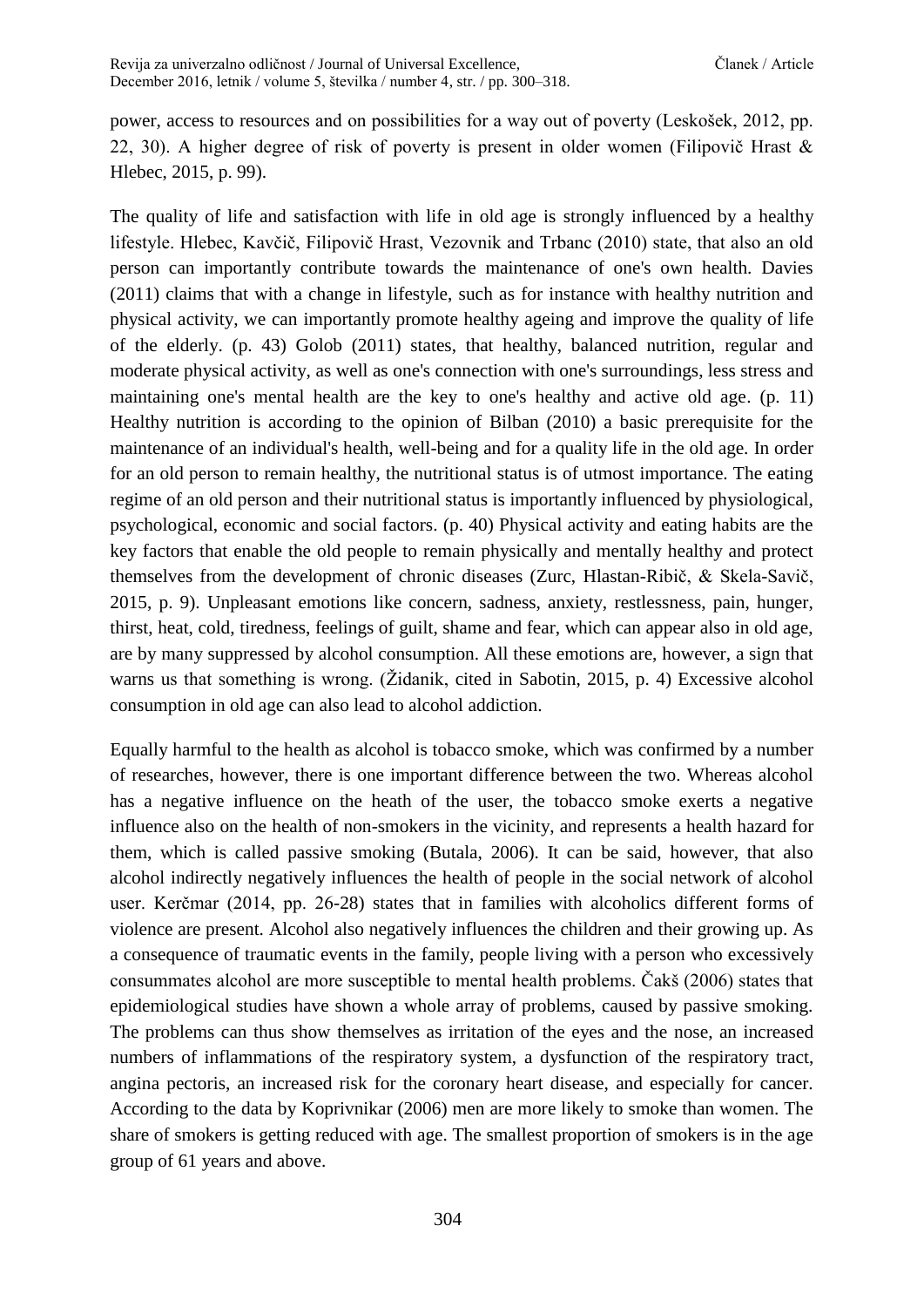We formulated the following research hypothesis: **Social factors influence life satisfaction in old age.**

Living conditions, such as housing conditions, environment, financial conditions and safety, as well as lifestyle conditions (physical activity, nutrition, smoking and alcohol consumption), have a considerable influence on the quality of life of old people. With our research we wanted to establish the influence of living conditions and lifestyle on the satisfaction of people with life in the old age. The indexes »living conditions« and »lifestyle« represent social factors.

### **3 Method**

For the purpose of our research work the quantitative research method was used. Due to the complexity of the research problem we chose several quantitative methods, which are intertwined and enable us the research and the displaying of knowledge about the research problem. We used the *deductive method*, which enables us that we on the basis of general findings deduct the characteristics of an individual, *causal non experimental method*, with which we explain and are looking for sources for the present condition, *the descriptive method*, which enables us the description of facts, processes and phenomena, and *comparative method*, with which we discovered the similarities and differences (Rodica, 2012, pp. 25-26).

The benefits of the chosen methodology are:

- Standardized and objectified manner of approach towards the research problem;
- The chosen methods enable reliable statistical analysis based on stratification sample;
- Methodological reproducibility and upgrade of research in future,
- Ensuring the anonymity of respondents.

In order to collect the data, we have on the basis of literature drafted a survey questionnaire, which was completed by respondents aged 65 years and above in social care institutions and in the home environment. For measuring life satisfaction we used the scale Satisfaction with Life Scale - SWLS (Diener, Emmons, Larsen, & Griffin, 1985, pp. 71-75), which consists of five claims. The level of agreement with the claims was by the respondents evaluated according to a seven-stage scale (1- strongly disagree; 2- disagree; 3- partially disagree 4 neither agree nor disagree; 5- partially agree; 6- agree and 7- strongly agree). The SWLS scale was translated into Slovenian language and validated. The consent for the conduction of the research was given by Dr. Ed Diener (July 21, 2013). In order to study the living conditions index we formed 7 questions, and to study the lifestyle index 13 questions were formed. The questions could be answered by: 1-nothing, 2-a little, 3-a moderate amount, 4-well, 5-very well; 1-very dissatisfied, 2-dissatisfied, 3-neither satisfied nor dissatisfied, 4-satisfied, 5-very satisfied.

The social factors include two indexes: living conditions index and lifestyle index. **Living conditions** index includes data about housing conditions *(q23),* environment *(q9, q24, q25),*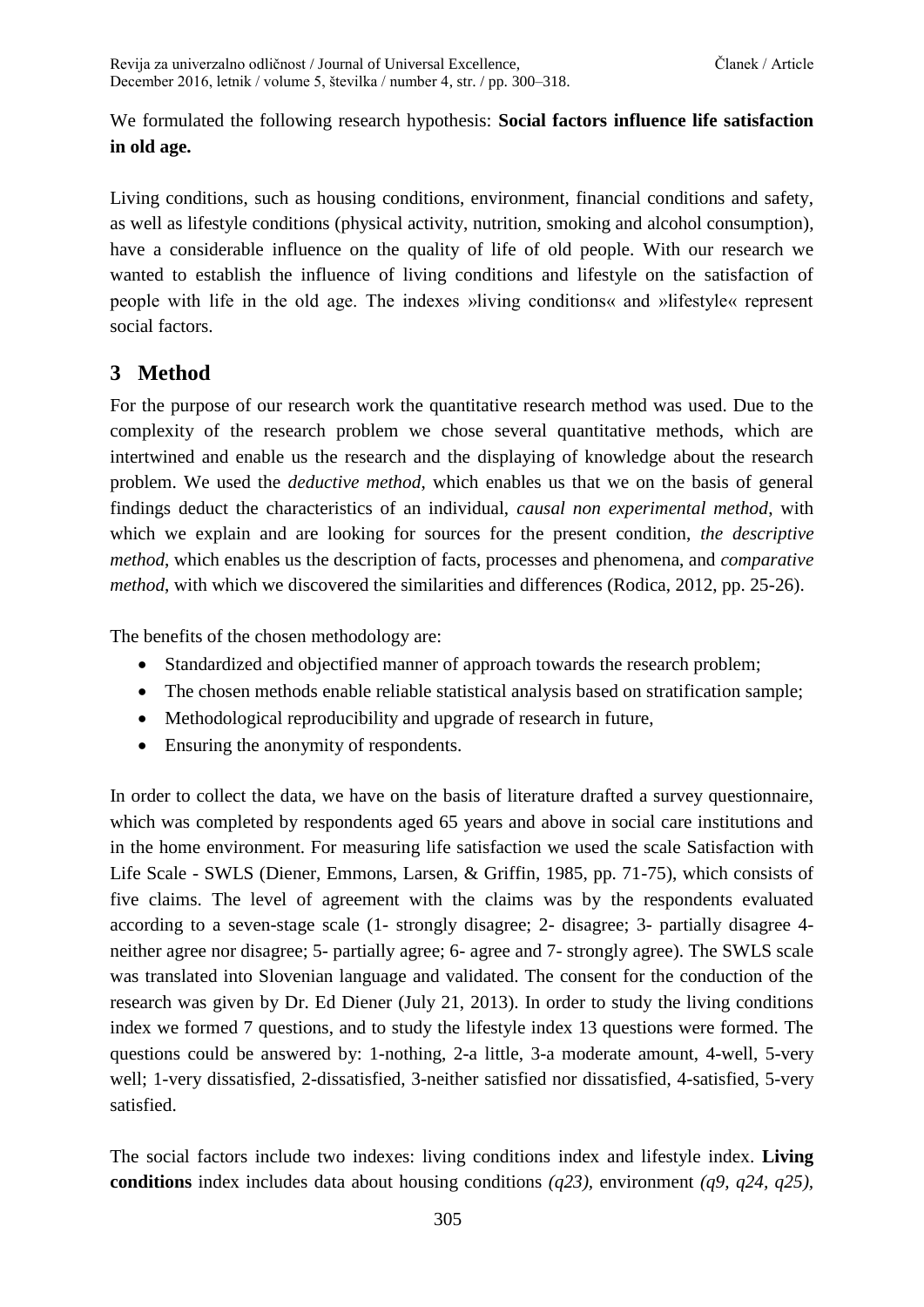financial state *(q12, q141)* and safety *(q8).* **Lifestyle** index includes the data on physical activity, nutrition, smoking and alcohol consumption *(q36-q48),* whereby the scale of the questions that concern smoking and alcohol consumption was adjusted to those who smoke/consume alcohol daily in a way that lower values were ascribed to them in comparison with other people. Something similar was made with the question concerning the consumption of meat and dairy products, as the daily intake of those products is not recommended.

The reliability of SWLS scale and the general questions about old age and the quality of life were tested with Cronbach's coefficient alpha. For SWLS scale the coefficient was 0,848 and for general questions 0,728, which means that the scale and with it the collected data are highly reliable.

We used a simple random pattern. According to the size of the population of people aged 65 years and above, we chose, according to regions, proportionate stratified samples (sample sizes in stratums are proportional to the size of the stratum). For the accuracy of the sample we have chosen confidence interval  $(+/-3%)$ . Such a trust interval means that if 70 % of the respondents answer a certain question in the affirmative, we can expect that the result in the entire studied population will be with the reliability of 95 % (alpha=0,05) between 67 % and 73 %.

In our research we included the sample of 1064 older adults, living in the home environment (urban or rural environment) or in the social care institutions (public or private institutions with concession) in each statistical region. The number of correctly completed survey questionnaires was 656, which means that the realization of the sample was 61,6 %. The realization of the sample was better in home environment (57,9 %), which indicates better state of health of older adults in the home environment. The share of older adults who have correctly and completely completed the questionnaire in social care institution represented 42,1 % of all surveyed people in the population.

Table 1 shows the demographic characteristics of the respondents.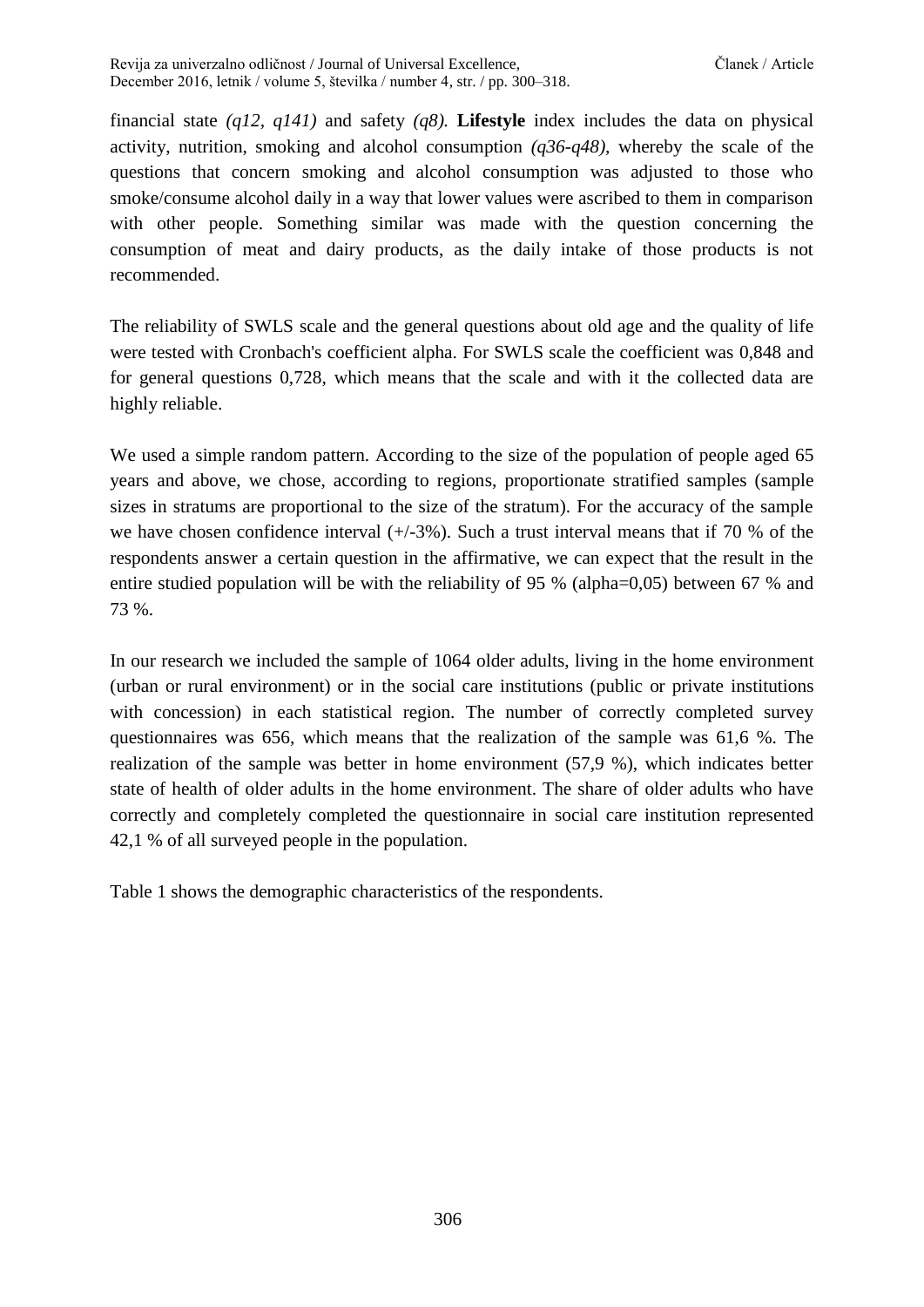Table 1. Demographic characteristics of respondents

| <b>Demographic factor</b>                      | $n=656$        | $\frac{0}{0}$ |
|------------------------------------------------|----------------|---------------|
| Gender                                         |                |               |
| Male                                           | 186            | 28,4          |
| Female                                         | 470            | 71,6          |
| <b>Marital</b> status                          |                |               |
| Married                                        | 246            | 37,5          |
| Single                                         | 48             | 7,3           |
| Widowed                                        | 302            | 46,0          |
| Divorced, separated                            | 43             | 6,6           |
| Non-marital partnerships                       | 17             | 2,6           |
| <b>Demographic factor</b>                      | $n = 656$      | $\frac{6}{6}$ |
| <b>Education</b>                               |                |               |
| Elementary education                           | 132            | 20,1          |
| Vocational education                           | 146            | 22,3          |
| Secondary (high school) education              | 229            | 33,9          |
| Higher education                               | 97             | 14,8          |
| University graduates and post-graduate degrees | 52             | 7,9           |
|                                                | $AV\pm SD$     | Range         |
| Age (in years)                                 | $78,2{\pm}8,0$ | 65-98         |
| The amount of monthly income (in EUR)          | $722 \pm 293$  | 0-1800        |

*n=number; AV=average value; SD=standard deviation*

The majority of the respondents were female and widowed, 33,9 % of them have completed secondary (high school) education. The average age of the respondents was 78,2 (SD=8,0) years and their average monthly income was 722 (SD=293) EUR. Some of the respondents did not want to specify the amount of their monthly income.

Data were collected in ten statistical regions across Slovenia. The procedure of data collection took place in domestic environment (in the homes of old people, at the meetings in local communities, day activity centres, at social gatherings of retired people) and in 21 social care institutions. 43 interviewers were involved in the process of data collection. In order to complete the questionnaire, in the home environment old people needed 45 to 60 minutes for the task, whereas in social care institutions they needed up to 120 minutes to complete the questionnaire. Data collection took place from June  $1<sup>st</sup>$ , 2014 until September 30<sup>th</sup>, 2015.

In order to be able to show the desired influences or interconnections between social factors and life satisfaction we used the advanced statistical methods for the analysis of causal effects and conditional associations, that is the so called *propensity score methods* (Rubin, 2006). Propensity score methods are intended for association or causal effect statistical analysis of balanced study design, and enable the comparison of two statistically comparable groups. Our aim was to show as reliable estimates of associations as possible, which are contingent on the variables and used to balance the data/study plan.

Before carrying out the study, we obtained a permission of the Commission for Scientific Research of the Faculty of Organisational Studies in Novo mesto, where the Commission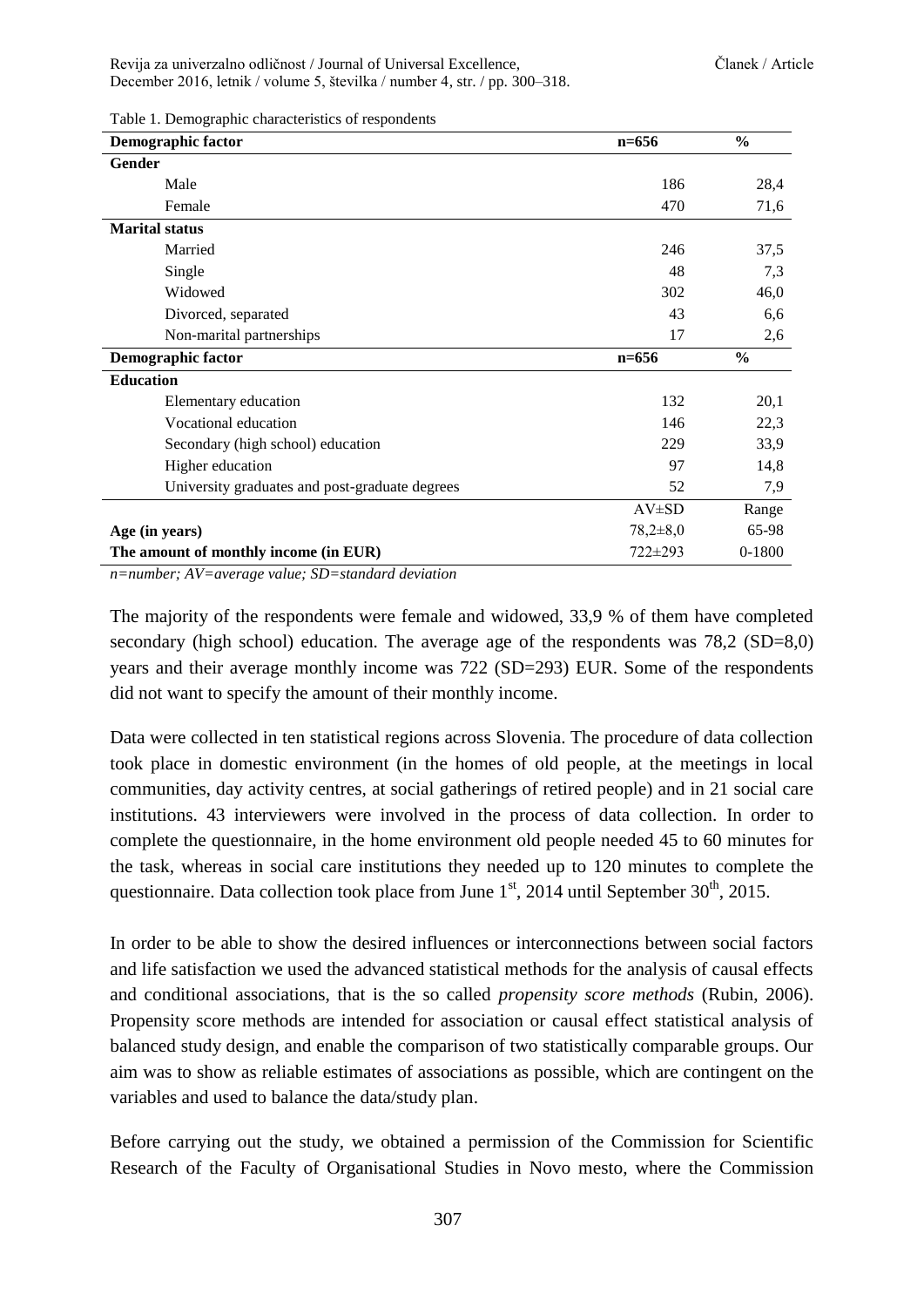assessed the ethical aspects of the research. The Commission for Scientific Research made the decision (Item no.: 130-014/ 2014 dated  $21<sup>st</sup>$  March 2014) that the study and the measurement instrument take into account all ethical aspects of research and that they are appropriate for conducting the research. All respondents who were included in the study were acquainted with the purpose and the course of the study beforehand. Each respondent gave an informed consent prior to the inclusion in the study. They were told that they can withdraw during the course of the study. We took into account the principles of the Code of Ethics in Nursing Care of Slovenia (Kodeks etike v zdravstveni negi in oskrbi Slovenije, 2014), the Oviedo Convention and the Declaration of Helsinki.

Methodology of the analysis: since this is a comparative study of the data that have not been collected on the basis of a completely randomised design, but with a survey, we first balanced the study plan so that the group of those with a high level of the index is comparable to the group with a low level of the index. To carry out this process, we used a propensity score (Rosenbaum & Rubin, 1983, p. 41-55), which is a balancing score and methods of matching (Chapin, 1947; Greenwood, 1945). The propensity score was estimated on the basis of the observed covariates, which were selected based on the logicality with regard to the studied data and the objective of the analysis (influence of factors on life satisfaction). The objective was that the models for assessing the propensity score in all comparability studies would be the same. This means that all the comparability studies will be made on the study plan which is balanced based on the same covariates. Selected observed covariates are the following: gender, education, location of residence and age. The propensity score was estimated by using logistic regression where we used the following model:

$$
logit(IK) = \beta_0 + \beta_1 gender + \beta_2 education * location + \beta_3 age * gender
$$

where IK represents each index within each individual studied factor. For the criterion of model specification we used the balance of observed covariates. The selected model enabled us to balance observed covariates between units that reach the high and low levels of each index.

To carry this out we used the package R of MICE (Van Buuren & Groothuis-Oudshoorn, 2011, pp. 1-67).

### **4 Results**

Welch's t-test of the comparison of a matched sample between individuals with a high and a low index of living conditions estimates that there is a statistically significant difference between the two groups. As we can see from Table 2, those that have a high index of living conditions  $(\overline{X}_V)$  are more satisfied with life than those who have a low index of living conditions  $(\overline{X}_N)$ . According to Diener's life satisfaction scale, individuals with a high index of living conditions on average reach a high level of satisfaction  $\overline{X}_V = 25.418$ . Individuals with a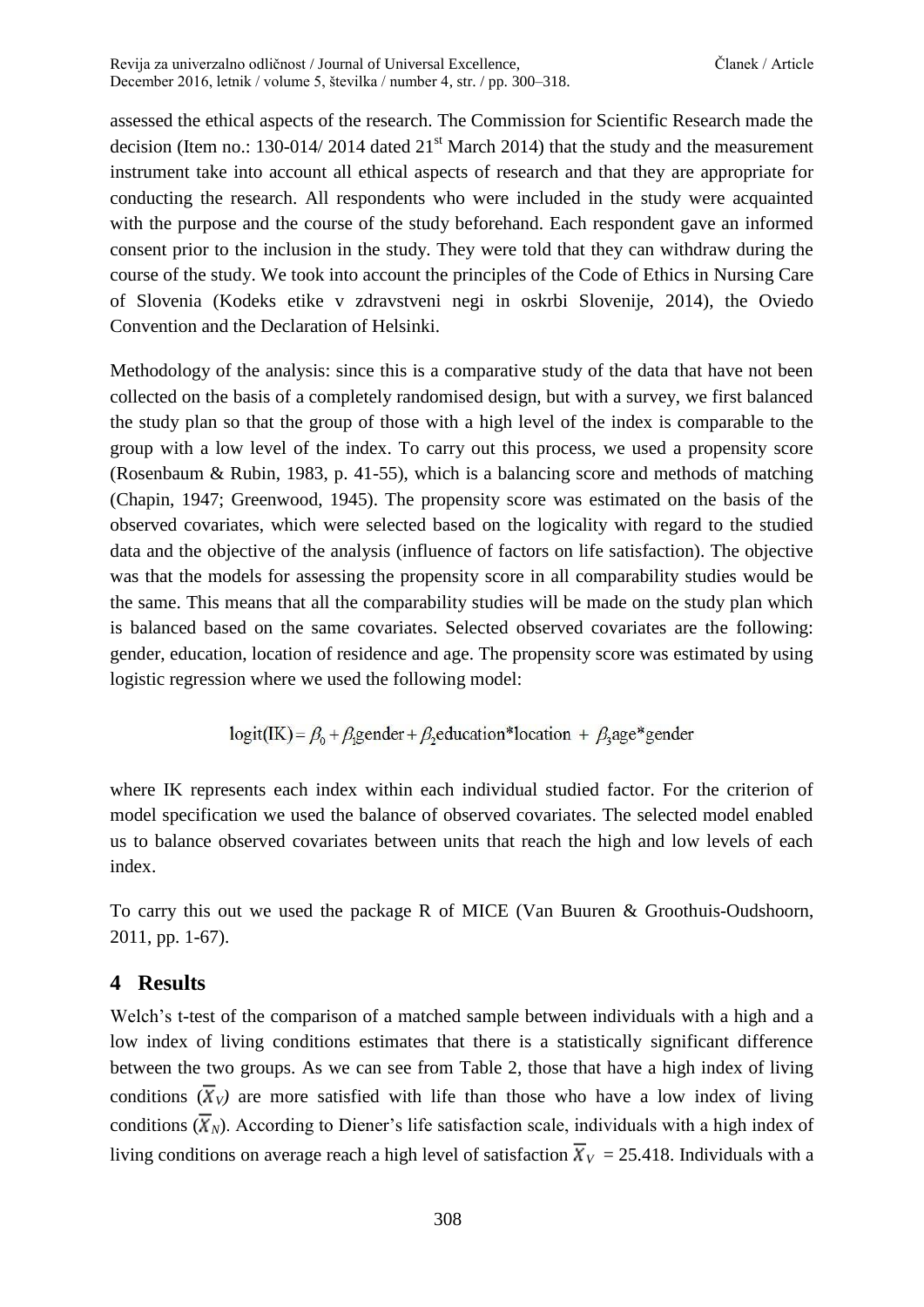low index of living conditions on average reach an average or slightly below average level of satisfaction with life  $(\overline{X}_N = 19.923)$ .

| $\frac{1}{2}$ ave $\frac{2}{3}$ . Weights t-test flues of fiving conditions |        |          |                                                                     |         |                               |
|-----------------------------------------------------------------------------|--------|----------|---------------------------------------------------------------------|---------|-------------------------------|
| <b>LIVING CONDITIONS</b>                                                    |        | $X_{_N}$ | 95% confidence interval<br>of difference between<br>$X_v$ and $X_w$ | p-value | Maintained n<br>(effective n) |
| Welch's t-test comparison<br>of two samples                                 | 25.418 |          | 19.923 [4.445, 6.544]                                               | 0.000   | 58.14 %<br>$n = 388$          |

Table 2. Welch's t-test index of living conditions

An estimate of the conditional association (Table 3) supplements the results of the t-test and evaluates the positive correlation between satisfaction with life and living conditions. If basic living conditions of the individual improve, while all other factors remain unchanged, the individual's life satisfaction increases.

Table 3. Estimate of conditional association (relationship) between living conditions and satisfaction with life

|                   | Estimated<br>value | Standard error | p - value | Maintained n<br>(effective n) |
|-------------------|--------------------|----------------|-----------|-------------------------------|
| Living conditions | 26.671             | 2.092          | 0.000     | 58.14 %<br>$n = 388$          |

Welch's t-test of the comparison of a matched sample among individuals with high and low lifestyle index estimates that there is a statistically significant difference between the two groups (Table 4). From the table we can see that those who have a high lifestyle index are more satisfied with their lives ( $\overline{X}_v = 24,280$ ) than those with a low lifestyle index ( $\overline{X}_N =$ 21,190). Despite the statistically significant difference, the average values of life satisfaction of both groups fall into the same Diener's category of life satisfaction, i.e. the average value of life satisfaction (20-24 points). It is true that the group with higher level of lifestyle is on the margin of the next Diener's category, i.e. high value of life satisfaction, while the group with low lifestyle value only slightly exceeds the threshold between the category of below average and average life satisfaction.

Table 4. Welch's t-test of lifestyle index

| <b>LIFESTYLE</b>                          | $\mathbf{v}_U$ | $X_{_N}$ | 95% confidence interval<br>difference<br>between<br>ot<br>$\overline{X}_{V}$ and $\overline{X}_{N}$ | p-value | Maintained n<br>(effective n) |
|-------------------------------------------|----------------|----------|-----------------------------------------------------------------------------------------------------|---------|-------------------------------|
| Welch t-test comparison of<br>two samples | 24.280         | 21.190   | [2.001, 4.179]                                                                                      | 0.000   | 64.33 %<br>$n=422$            |

The effective sample which was used in the analysis of this index amounted to 422 (64.33%). On the basis of the calculation of the confidence interval it can be seen that there is a 95% chance that the difference between the two groups is in the interval of [2.001, 4.179] (Table 4).

Based on the results of the assessment of conditional associations we observed a positive relationship between satisfaction with life and lifestyle (Table 5). When the lifestyle of the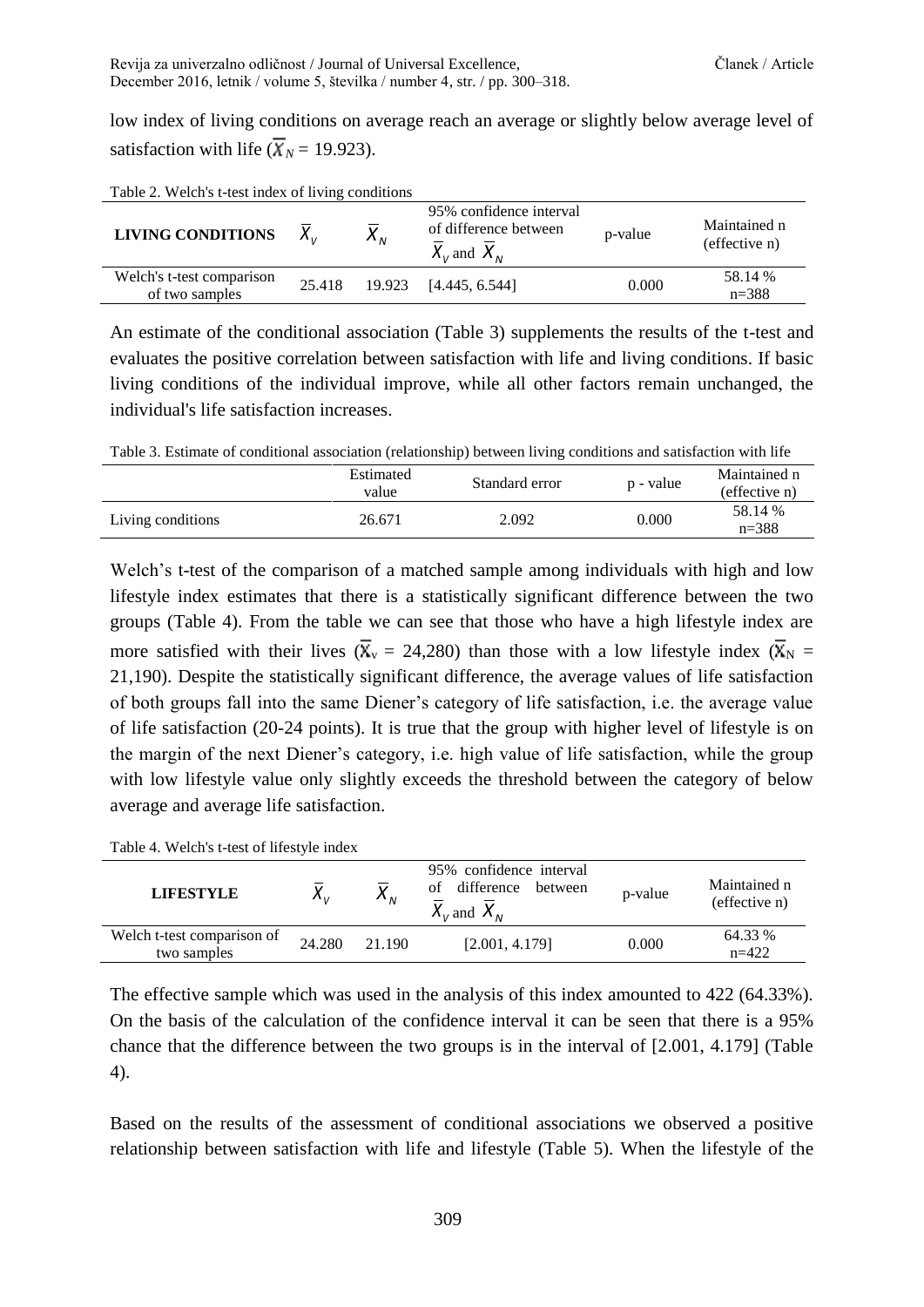Revija za univerzalno odličnost / Journal of Universal Excellence, Članek / Article December 2016, letnik / volume 5, številka / number 4, str. / pp. 300–318.

individual improves, while all other factors remain unchanged, the individual's life satisfaction increases.

| Table 5. Assessment of conditional association (relationship) between mestyle and satisfaction with me |                |       |                    |  |
|--------------------------------------------------------------------------------------------------------|----------------|-------|--------------------|--|
| Estimated                                                                                              | Standard error |       | Maintained n       |  |
| value                                                                                                  |                |       | (effective n)      |  |
| 21.600                                                                                                 | 3.095          | 0.000 | 64.33 %<br>$n=422$ |  |
|                                                                                                        |                |       | p - value          |  |

Table 5. Assessment of conditional association (relationship) between lifestyle and satisfaction with life

The purpose of the comparative analysis of multiple R-squared is to show the size of the connection that each index has with satisfaction with life.

Estimates of multiple R-squared result from the analysis of variance, which was made based on the matched data. The dependent variable was satisfaction with life and the independent variable was the individual index (living conditions, lifestyle). Table 6 represents the values of the multiple R squared for each index, their level of statistical significance and the size of the matched sample (maintained/effective sample) on the basis of which the analysis of variance was made.

Table 6. Multiple R-squared for individual index

|                 | Multiple R-squared    | Maintained n<br>(effective n) | p - value |
|-----------------|-----------------------|-------------------------------|-----------|
|                 | <b>SOCIAL FACTORS</b> |                               |           |
| Life conditions | 0.296                 | 58.14 %<br>$n = 388$          | 0.000     |
| Lifestyle       | 0.104                 | 64.33 %<br>$n=422$            | 0.000     |

Table 6 shows that the life satisfaction was strongly connected to the index of living conditions and weakly connected to the index of lifestyle.

The hypothesis can be confirmed, because we found that social factors influence satisfaction with life in old age, regardless of the fact that the two indexes (living conditions, lifestyle), which define social factors, have differently strong influences.

### **5 Discussion**

With our research we wished to establish the connection between social factors and life satisfaction in the old age. We have established a positive connection between lifestyle and living conditions (social factors) and life satisfaction. We have as well established that living condition index is more closely connected to life satisfaction, whereas the lifestyle index is less closely connected to it. Therefore we can conclude that housing conditions, environment, financial position and safety are more closely connected to life satisfaction.

Valenčak (2012) notes that the qualitative research has shown, that it is, as regards the place of residence, old age friendly if the elderly can live at home, in their hometown. As old age unfriendly are, however, considered the following factors: the distance from a bigger town or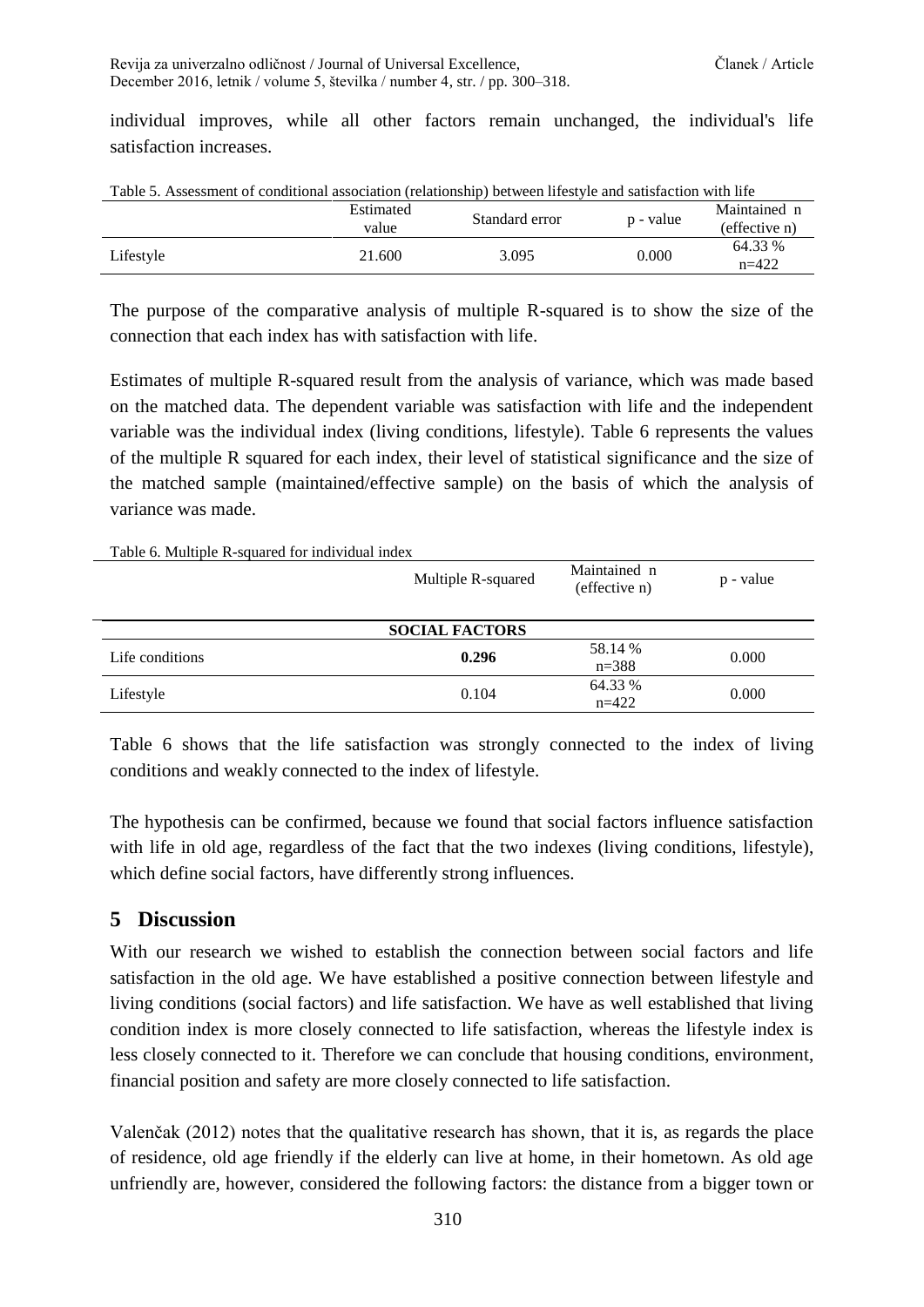city, distance from the shopping centres and remoteness of the neighbours (p. 12). The ability to drive a car independently is in old age associated with the values of freedom and independence. In frame of the project »Old age friendly city« the research has shown that old age friendly public transport can in many ways ease the decision of old drivers to give away their driver's licence, in the interest of their own safety and the safety of others. (Voljč, 2010, p. 15). Valenčak (2012) also notes that in the field of old age friendly environments, old people living in cities and those living in rural areas have pointed out similar problems and values. That means that old people living in urban as well as those living in rural areas value the importance of the proximity of a doctor, shops, banks, acquaintances etc. (p. 18). In case of the old age weakness the majority of older people would, in case they would not be able to live at home, wish to live in a nursing home in their hometown.

The income and the socioeconomic status of an individual is, similarly to the other external factors of subjective well-being (gender, age, education, medical condition), connected to life satisfaction only to a lesser extent. According to the opinion of Kodrič (2014, p. 82), the quality of spending life in the third age is to a greater extent connected to the lifestyle and material status of an individual prior to retirement.

It is common knowledge that in Slovenia the living standard of old people is deteriorating. It looks like the old age has in this way become a financial risk for a considerable number of old people (Železnik, 2014, p. 50). Samek Ladovici et al. (2015) note that in elderly women, who live alone, the risk of poverty is higher (24,9%), than in single men (18,6%). More prone to poverty are single women and man with lower levels of education (p. 28). Older people, who are less educated, are generally speaking more prone to poverty.

Also Hlebec et al. (2010, p. 36) note that the data for Slovenia shows, that the old people are a highly vulnerable group, with almost twice as high a risk of poverty as the rest of the population. (p. 27). Saražin Klemenčič (2013) notes that the monthly income of 1200 EUR is received by 11 % of men and only by 4,2 % of women, whereas an income below 400 EUR is received by 32,2 % of women and 17 % of men (p. 152). The income of more than a half of the respondents is between 401 and 800 EUR (p. 156). Also the analysis of personal data leads to the conclusion that women are in old age more prone to poverty than men and more than their peers in the European union, yet despite their low income more than a quarter of them helps supporting their nearest. (p. 152).

Another factor that has a negative influence on the quality of life and consequently on the satisfaction with life are falls. Kavčič (2011, p. 181) states, that falls endanger old people's health, as they at an unfavourable outcome can change the life quality of an individual. The injuries, that can be caused by falls, are, according to R. Cijan and V. Cijan (2003, p. 95) taking the sixth place on the scale of the causes of death among the population of old people. Also when such injuries are not fatal, we can talk about severe physical injuries, which can cause immobility the emergence of the fear of moving, and are frequently a direct cause for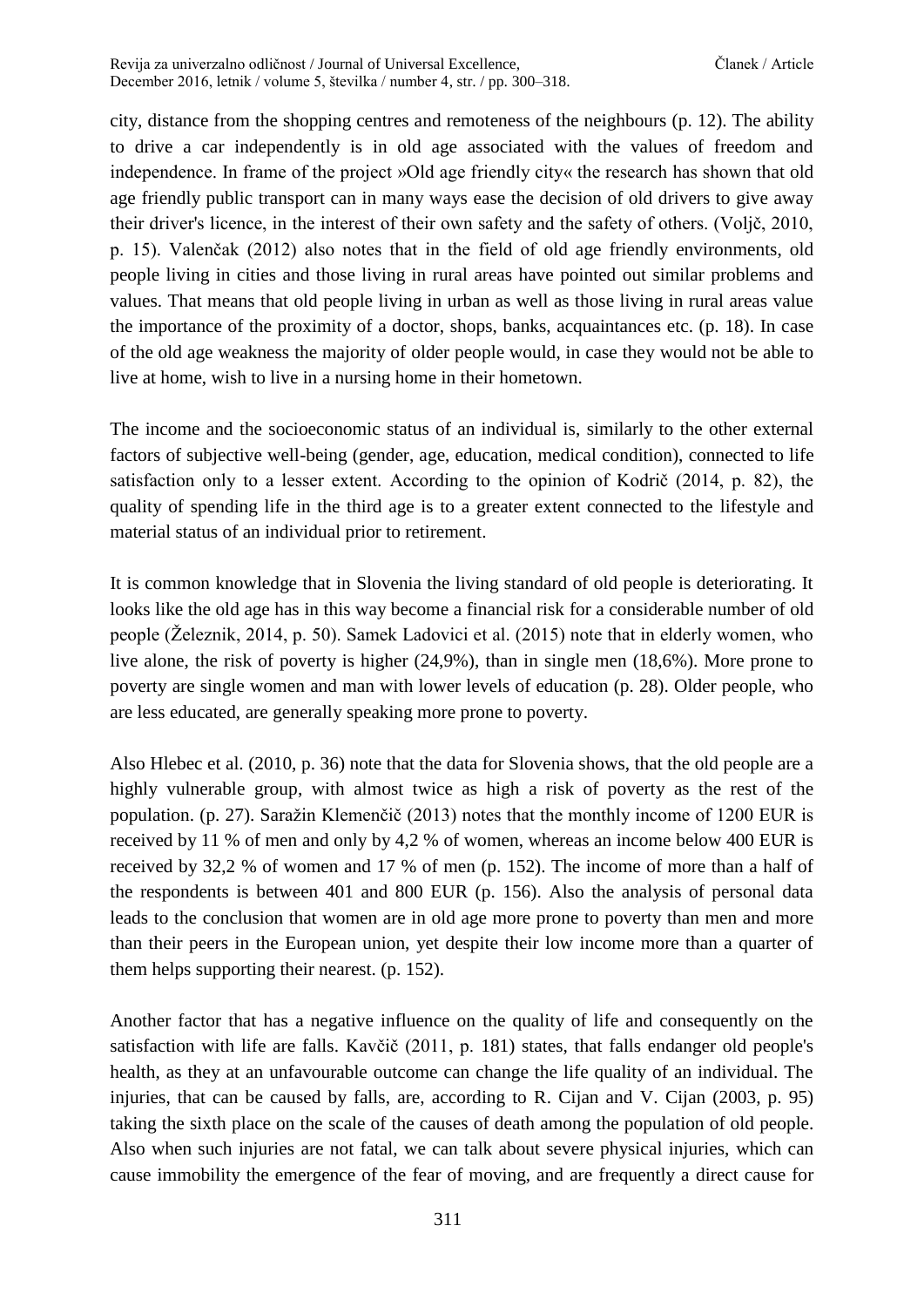the person being placed in a social care institution. Akyol (2007, pp. 191-196) states, that approximately 30 % of old people aged 65 years and above experience falls, and that one half of people, aged 85 years and above, experience falls every year. According to the opinion of Zupan and Grmek Košnik (2011, p. 213) falls can be a consequence of ageing, that is the result of the weakening of the physical and mental functions of the organism.

Rodrigues, Lima and de Azevedo Barros (2013, p. 49) define falls as events that influence the health of old people, as they cause limitations, which show themselves in worse medical condition and worse quality of life of old people. Gullberg, Johnell and Kanis (1997, p. 409) state, that with the increasing old age the number of fractures has increased exponentially. More prone to fractures are women. The results of the above mentioned research show, that the number of the hip fractures is going to substantially increase in the next 35 years. According to the most conservative estimates, the number of hip fractures is going to increase for 135 % in men and for 100% in women. This expected increase in hip fractures is in men connected with the improved life expectancy (Lancaster, 1990, pp. 2-3). Zurc and Skela Savič (2012, p. 215) note, that the most frequent injury in an old person is a fracture, the most commonly injured body parts are an arm in women and a leg in men. Hip injuries are more common in women. Pfeifer and Krokter Kogoj (2014, p. 797) state, that regular physical activity can prevent falls and new fractures.

Starc and Zabukovec (2013b) have in an expansive Slovenian research titled »Staranje v Sloveniji« *(Ageing in Slovenia)* established that two thirds of inhabitants, aged 50 years and above, are satisfied with their lives. Similar findings are noted by Železnik (2012, p. 28). Stegmüller and Bakračevič Vukman (2012) state, that people in middle and late adulthood are on average happy with their lives. The results of the research, conducted by Borg, Halberg and Blomqvist (2006) have shown, that a general self-assessment of one's own health as bad and insufficient financial resources influence life satisfaction in an important way, whereas gender and living conditions do not influence life satisfaction in any considerable way.

In order to improve the living conditions of an individual, we have to:

- Improve an individual's housing conditions in a way that an individual is more satisfied with the conditions and with more healthy environment (for instance with the better quality of air, water, etc.),
- To improve the accessibility of healthcare services and social services,
- To improve the possibility of transport availability, which includes bus, train or own transport,
- To ensure that each individual has enough financial means to fulfil their daily needs,
- To ensure the safety of each individual in a way, that the individual feels more safe in their daily life.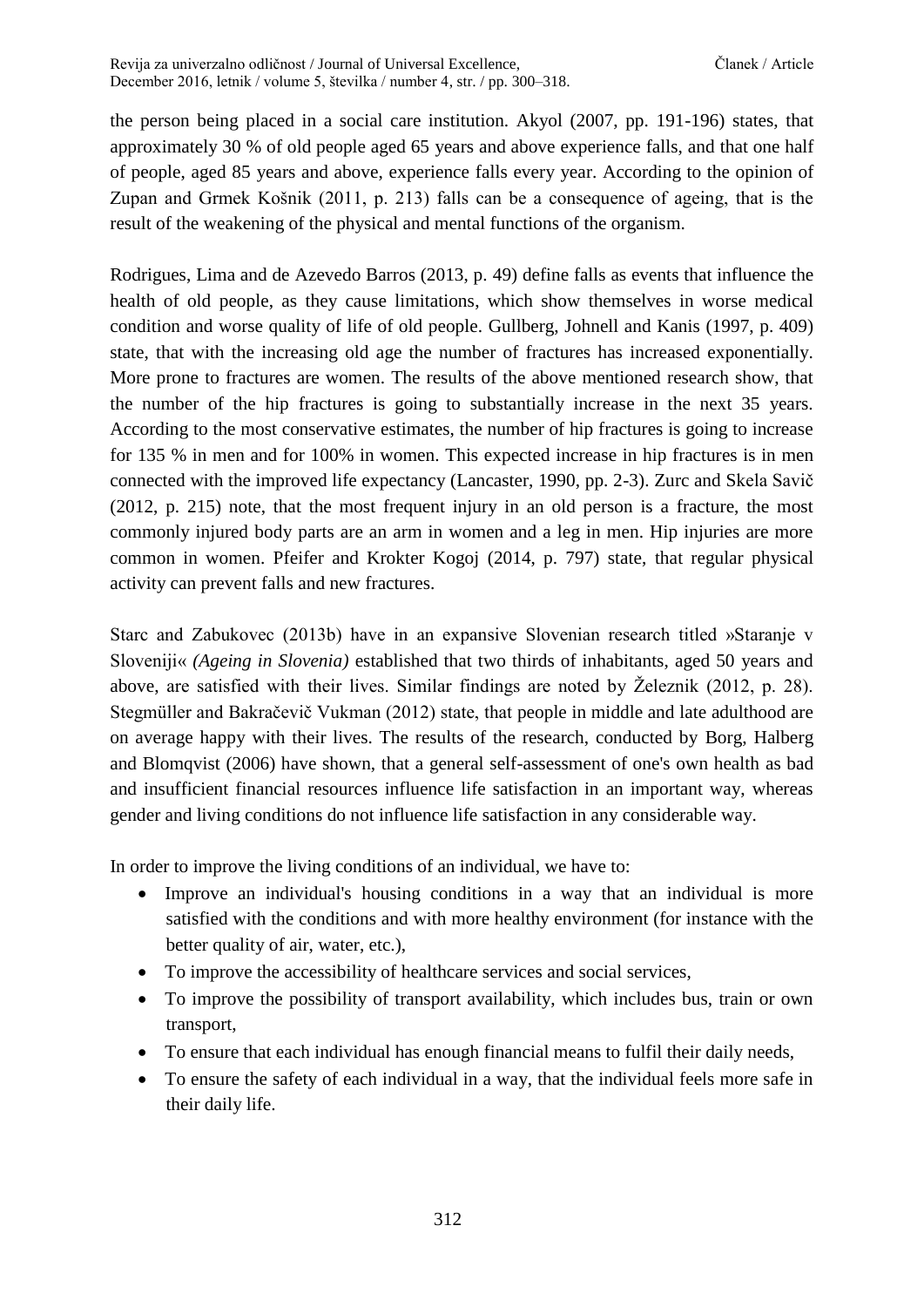As the lifestyle of an individual, as it was established in our case, is to a lesser degree connected to life satisfaction in old age, it can nevertheless be improved in the following manner:

- That the individual has five regular meals per day and that the composition of meals is in accordance with a balanced diet recommendations and food pyramid,
- With the prevention of excessive food intake, which can lead into over nourishment, due to metabolic changes in old age,
- By preventing malnutrition in an old person,
- That an old person follows the 12 steps to healthy eating,
- With the improvement of physical activity (regular daily physical activity, exercises for improving balance and muscle mass, attending group exercise classes for the elderly etc.),
- By abstaining from smoking and only moderate alcohol consumption, in accordance with the recommended guidelines.

The quality of life and with it connected satisfaction with life is therefore connected to the general level of wellbeing of an individual. (Fahey, Nolan, & Whelam, 2003, p. 9), which is connected to the level of the satisfying of his needs, aims, expectations and standards, and depends on the physical health of the individual, their psychological state, the state of their independence and their attitude towards their environment.

In spite of the fact, that our sample is not representative, we can on the basis of the results analysis generalize the results on the entire population of old people, as the analysis was conducted on balanced data. The hypothesis can be confirmed, as we have established that social factors influence the life satisfaction in old age, irrespective of the fact that two indexes that define social factors (living conditions, lifestyle), do not influence it to the same extent.

## **6 Conclusion**

Each human being is a unique and unrepeatable whole in space and time, who has social, physical, psychological and spiritual needs. An individual as a whole is to a greater extent influenced by social factors, which enable a person to lead a fulfilled and quality life also in old age. In order for this to happen, suitable living conditions and a healthy lifestyle are important. Our research has shown that suitable housing conditions, safe environment and suitable financial position are more important factors for life satisfaction in old age than physical activity, nutrition, smoking and alcohol consumption. Irrespective of the differing levels of the influence that the indexes of both of the social factors exert, we have to be aware of the fact that ageing and the old age are perceived in different ways by each of us, therefore it is worth paying enough attention to the quality of life and consequently to the satisfaction with life, and to integrate the findings through research into the modern society, which is thus going to develop a positive attitude towards suitable living conditions of the old people.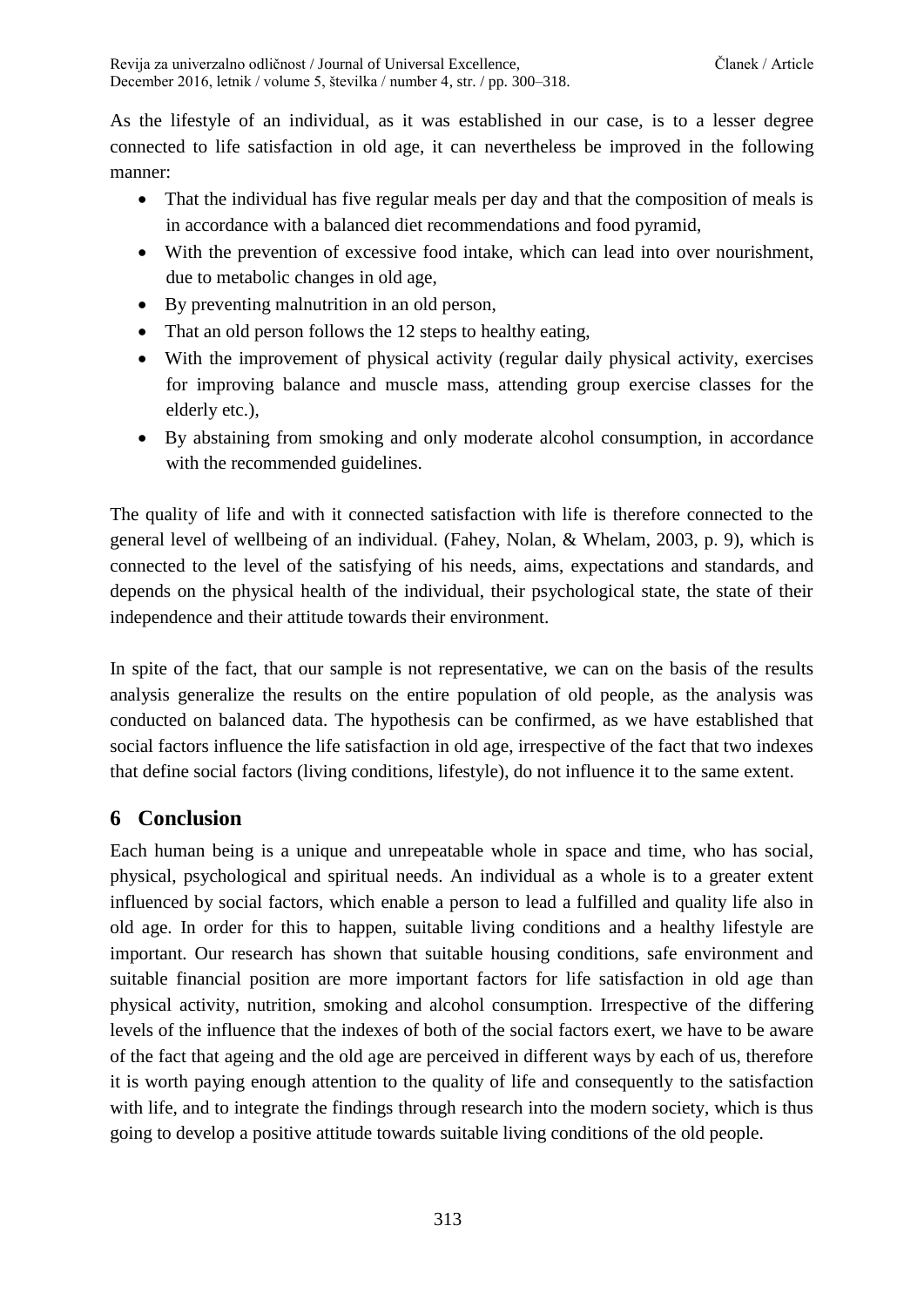The originality of our research shows itself in the studying of social factors within the holistic model of life satisfaction in the old age, which also includes the physical, psychological and spiritual factor.

The shortcomings of our research can be seen in the fact that no triangulation (review from different angles) was carried out, due to the size and complexity of our quantitative research, which was conducted in ten statistical regions. In respect to the research design we did not choose the constructivist approach (qualitative paradigm), which would enable us additional possibilities to discover new knowledge and search for in-depth answers to the research questions. In future we propose the use of qualitative research method, where we will not be interested in the opinion of the majority, but of the individual, as each human being has in the opinion of Zurc (2016) their own truth and their own construct of the world.

The conducted research has its limitations in the chosen methodology and the size of the sample. The results are the result of analysis, which was conducted on a balanced study plan; therefore the results can be generalized on the population of older adults. In the future the attention will have to be paid to the study of elements of respective indexes and their influence upon life satisfaction.

This paper with its originality importantly contributes to the understanding of life satisfaction in old age and to the importance of the holistic treatment of the elderly adults in their old age.

### **References**

- 1. Akyol, A.D. (2007). Falls in the elderly: what can be done? *International Nursing Review, 54*(2), 191-196. doi: 10.1111/j.1466-7657.2007.00505.x
- 2. Bond, J., & Corner, L. (2004). *Quality of life and older people.* England: Open University Press.
- 3. Borg, C., Halberg IR., & Blomqvist K. (2006). Life satisfaction among older people  $(65+)$ with reduced self-care capacity: the relationship to social, health and financial aspects. *Journal of Clinical Nursing, 15*(5), 607-618. doi: 10.1111/j.1365-2702.2006.01375.x
- 4. Butala, V. (2006). Zmanjševanje tveganja izpostavljenosti okolišnemu tobačnemu dimu v stavbah – ali je prezračevanje prostorov učinkovito? V *Svetovni dan brez tobaka / Strokovni posvet pasivno kajenje, Ljubljana 31. maj 2006* (ni pag.). Ljubljana: Inštitut za varovanje zdravja Republike Slovenije
- 5. Bilban, M. (2010). Promocija zdravja v različnih življenjskih obdobjih s poudarkom na zdravem prehranjevanju. V C. Hlastan-Ribič (ur.), *6. Cvahtetovi dnevi javnega zdravja: Zdrava prehrana in javno zdravje, Ljubljana, oktober 2010* (str. 27-43). Ljubljana: Medicinska fakulteta, Katedra za javno zdravje.
- 6. Chapin, F. (1947). *Experimental Designs in Sociological Research.* New York: Harper.
- 7. Cijan, R., & Cijan, V. (2003). *Zdravstveni, socialni in pravni vidiki starostnikov.* Maribor: Visoka zdravstvena šola.
- 8. Čakš, T. (2006). Pasivno kajenje: vplivi na zdravje in vloga zdravstvenega delavca. V *Svetovni dan brez tobaka / Strokovni posvet pasivno kajenje, Ljubljana 31. maj 2006* (ni pag.). Ljubljana: Inštitut za varovanje zdravja Republike Slovenije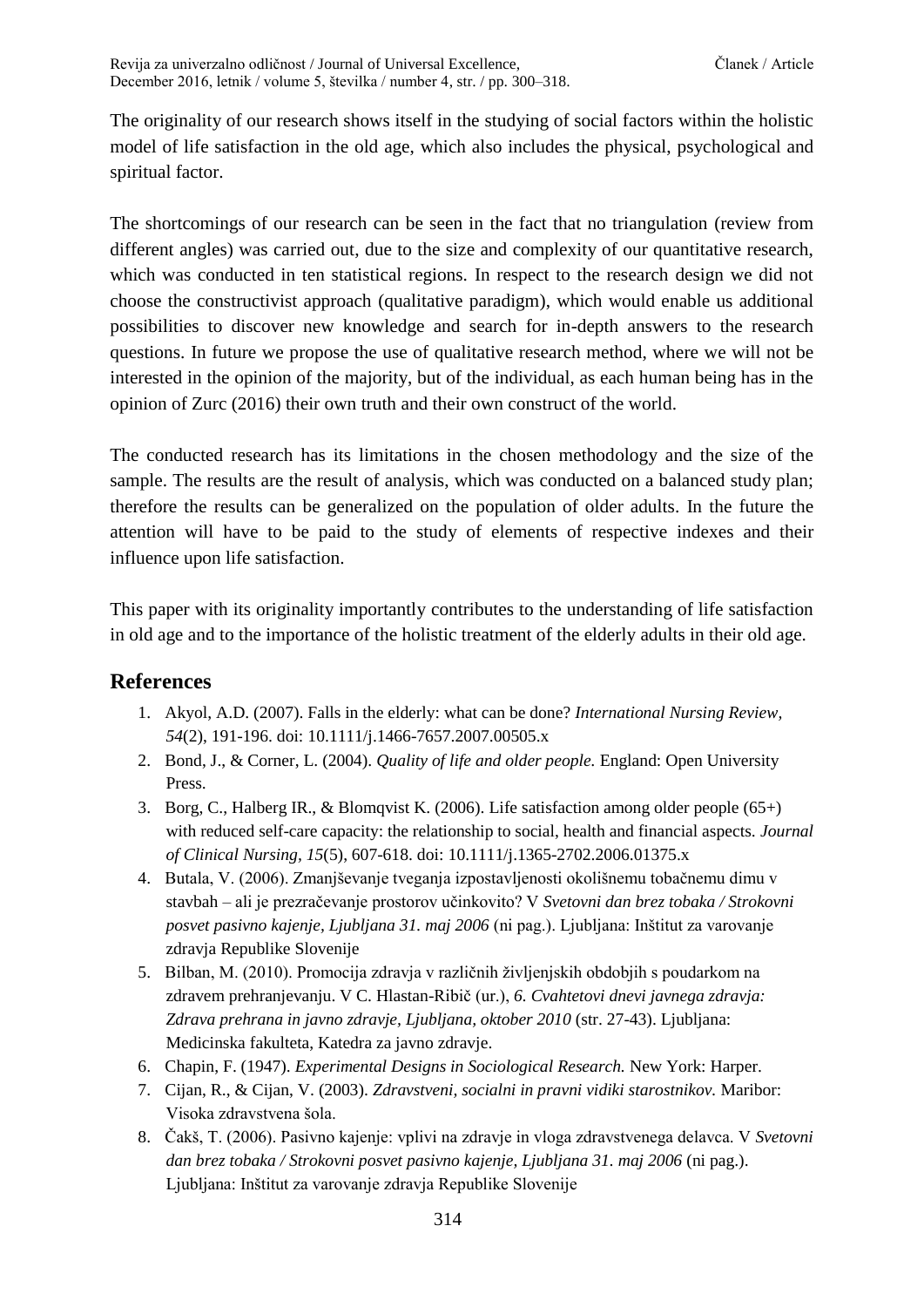Revija za univerzalno odličnost / Journal of Universal Excellence, Članek / Article December 2016, letnik / volume 5, številka / number 4, str. / pp. 300–318.

- 9. Davies, N. (2011). Promoting healthy ageing: the importance of lifestyle. *Nursing Standard, 25*(19), 43-49. Pridobljeno na http://search.proquest.com/docview/840663566?accountid=28931
- 10. Diener, E., Emmons, R.A., Lassen, R.J., & Griffin, S. (1985). The Satisfaction With Life Scale. *Journal of Personality Assessment, 49*(1), 71-75. Pridobljeno na https://internal.psychology.illinois.edu/~ediener/Documents/Diener-Emmons-Larsen-Griffin\_1985.pdf
- 11. Fahey, T., Nolan, B., & Whelan C.T. (2003). *Monitoring quality of life in Europe.* Dublin: Economic and Social Research Institute. Pridobljeno na http://www.eurofound.europa.eu/publications/htmlfiles/ef02108.htm
- 12. Filej, B., & Žvanut, B. (2015). Samopodoba in samospoštovanje starejših. V N. Kregar Velikonja (ur.), *Mednarodna znanstvena konferenca: Celostna obravnava pacienta: starostnik v zdravstvenem in socialnem varstvu, Novo mesto 12. november 2015* (str. 20). Novo mesto: Fakulteta za zdravstvene vede.
- 13. Filej, B., Kröpfl, J., & Kaučič, B.M. (2015). Kakovost življenja starih ljudi s kroničnimi obolenji. *Kakovostna starost, 18*(4), 3-13.
- 14. Filipovič Hrast, M., & Hlebec, V. (2015). *Staranje prebivalstva: oskrba, blaginja in solidarnost: univerzitetni učbenik.* Ljubljana: Fakulteta za družbene vede.
- 15. Golob, M. (2011). *Starost in zdravje starih ljudi.* (Diplomsko delo). Univerza v Mariboru, Fakulteta za zdravstvene vede, Maribor.
- 16. Greenwood, E. (1945). *Experimental sociology, a study in method.* New York: King's Crown Press.
- 17. Gullberg, B., Johnell, O., & Kanis, J.A. (1997). World-wide Projections for Hip Fracture. *Osteoporos International, 7*(5), 407-413. doi: 10.1007/PL00004148 Pridobljeno na http://link.springer.com/article/10.1007/PL00004148
- 18. Hlebec, V., Kavčič, M., Filipovič Hrast, M., Vezovnik, A., & Trbanc, M. (2010). *Samo da bo denar in zdravje: življenje starih revnih ljudi.* Ljubljana: Fakulteta za družbene vede.
- 19. Jakoš, A. (2009). Načrtovanje, demografija in Slovenija. *Urbani izziv, 20*(1), 21-32. doi: 10.5379/urbani-izziv-2009-20-01-002
- 20. Kavčič, M. (2011). Vsakdanja tveganja starejših ljudi: obravnava koncepta in življenjskih situacij starejših. V S. Mandič, & M. Filipovič Hrast (ur.) *Blaginja pod pritiski demograskih sprememb* (str. 161-203). Ljubljana: Fakulteta za družbene vede.
- 21. Kerčmar, S. (2014). *Vpliv alkoholizma na družinsko življenje.* (Diplomsko delo). Univerza v Ljubljani, Fakulteta za družbene vede.
- 22. Kodeks etike v zdravstveni negi in oskrbi Slovenije (2014). Ljubljana: Zbornica zdravstvene in babiške nege Slovenije – Zveza strokovnih društev medicinskih sester, babic in zdravstvenih tehnikov Slovenije. Pridobljeno na https://www.zbornicazveza.si/sites/default/files/doc\_attachments/kodeks\_etike\_v\_zdravstveni\_negi\_in\_oskrbi\_kode ks\_etike\_za\_babice\_ul\_za\_objavo\_na\_spletni\_strani\_2\_2\_2015.pdf
- 23. Kodrič, K. (2014). Kaj prinaša postmoderna era v družinskem življenju sobivanja s starejšimi? V D. Železnik, U. Železnik, & S. Gmajner (ur.), *4. znanstvena konferenca z mednarodno udeležbo s področja zdravstveni ved: Pomen kompetentne obravnave uporabnikov zdravstveni in socialnih storitev v času krize, Laško 9. september 2014* (str. 82-88). Slovenj Gradec: Visoka šola za zdravstvene vede.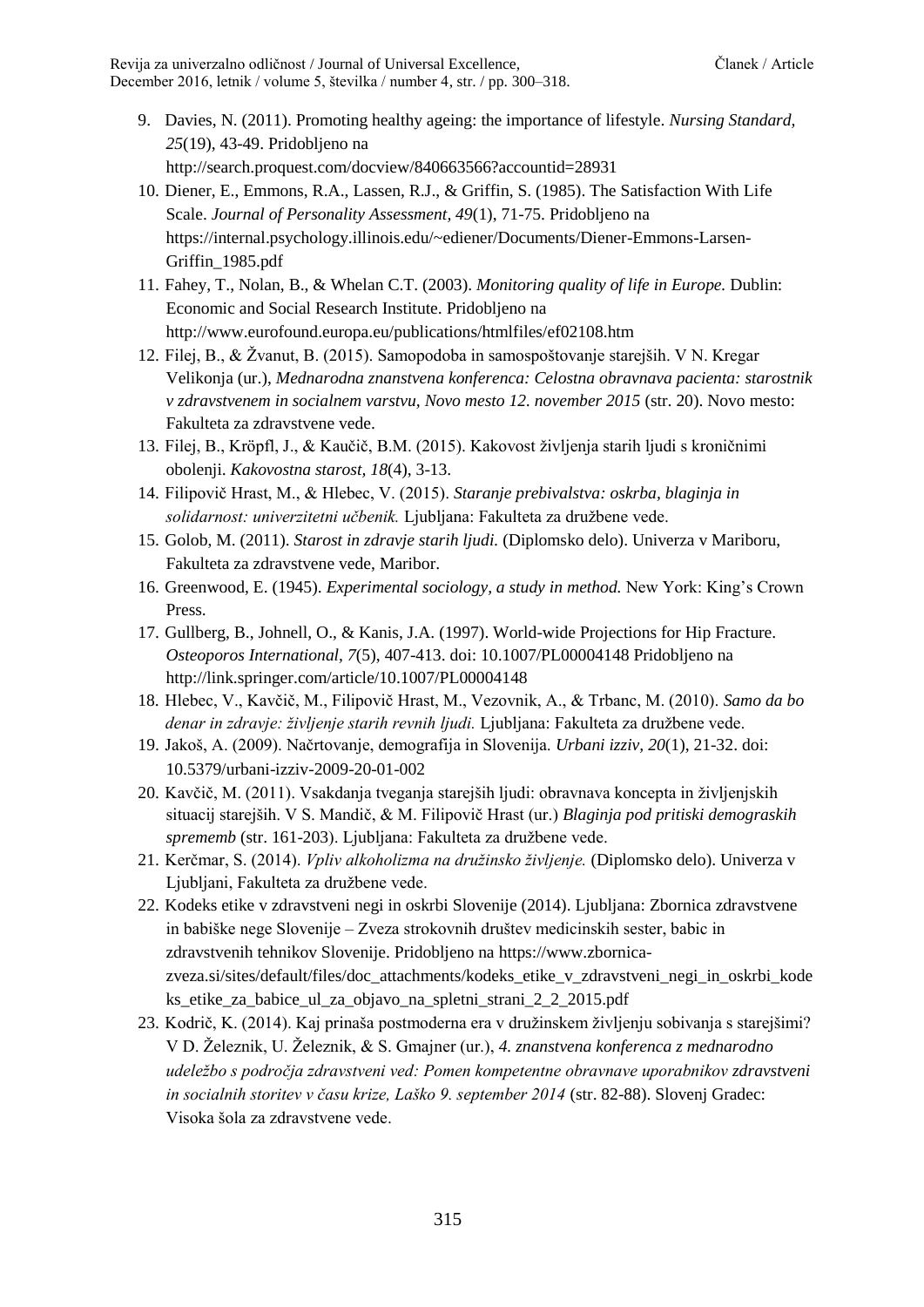- 24. Koprivnikar, H. (2006). Razširjenost pasivnega kajenja med odraslimi prebivalci RS. V *Svetovni dan brez tobaka / Strokovni posvet pasivno kajenje, Ljubljana 31. maj 2006* (ni pag.). Ljubljana: Inštitut za varovanje zdravja Republike Slovenije
- 25. Kožuh-Novak, M. (2006). Starajoča se družba problem ali nov izziv? V D. Cibic, I. Drenik, M. Kožuh-Novak, A. Osterman, M. Pavliha, A. Žiberna (ur.), *Starejši za starejše: za boljše zdravje in višjo kakovost življenja doma* (str. 11-16). Ljubljana: Ministrstvo za zdravje & Zveza društev upokojencev Slovenije.
- 26. Lah, I., Pahor, M., & Hlebec, V. (2008). Zdravje starejših ljudi kot element kakovosti življenja v Evropi. *Obzornik Zdravstvene Nege, 42*(2), 87-97.
- 27. Lah, I. (2007). *Kakovost življenja starostnikov v Evropi* (Magistrsko delo). Ljubljana: Univerza v Ljubljani, Fakulteta za družbene vede. Pridobljeno na http://dk.fdv.unilj.si/magistrska/pdfs/mag\_lah-ida.pdf
- 28. Lancaster, H.O. (1990). Expectations of life: a study in the demography, statistics and history of world mortality. New York: Springer-Verlag.
- 29. Leskošek, V. (2012). Social determinants of health: the indicators for measuring the impact of poverty on health. *Zdravstveno varstvo, 51*(1), 21-32. doi: 10.2478/v10152-012-0004-1
- 30. Musek, J. (2005). *Psihološke dimenzije osebnosti.* Ljubljana: Filozofska fakulteta Univerze v Ljubljani, Oddelek za psihologijo.
- 31. Pfeifer, M., & Krokter Kogoj, T. (2014). Vpliv telesne vadbe na zdravje kosti. *Zdravniški Vestnik, 83*(11), 792-801.
- 32. Ramovš, J., & Lipar, T. (2013). Zadovoljstvo s svojim življenjem. *Kakovostna starost, 16*(1), 48-49.
- 33. Rodica, B. (2012). *Raziskovalno delo v zdravstveni negi (učno gradivo).* Novo mesto: Visoka šola za zdravstvo.
- 34. Rodrigues, I., Lima, M., & de Azevedo Barros, M. (2013) Falls and health-related quality of life (SF-36) in elderly people—ISACAMP 2008. *Health*, *5*(12A), 49-57. doi: [10.4236/health.2013.512A007.](http://dx.doi.org/10.4236/health.2013.512A007)
- 35. Rosenbaum, P.R., & Rubin, D.B. (1983). The Central Role of the Propensity Score in Observational studies for Causal effects. *Biometrika, 70*(1), 41-55. Pridobljeno na http://www.stat.cmu.edu/~ryantibs/journalclub/rosenbaum\_1983.pdf
- 36. Rubin, D.B. (2006). *Matched sampling for Causal Effects.* New York: Cambridge University Press.
- 37. Sabotin, M. (2015). *Vpliv odvisnosti od alkohola na kakovost življenja pacienta in družine.*  (Diplomsko delo). Alma Mater Europaea, Evropski center, Maribor.
- 38. Samek Lodovici, M., Patrizio, M., Pesce, F., & Roletto, E. (2015). *Elderly women living alone: an update of their living conditions.* Pridobljeno na http://www.europarl.europa.eu/RegData/etudes/STUD/2015/519219/IPOL\_STU(2015)519219 \_EN.pdf (10. 09. 2015).
- 39. Saražin Klemenčič, K. (2013). Premoženjsko stanje. V J. Ramovš (ur.), *Staranje v Sloveniji*  (str. 151-166). Ljubljana: Inštitut Antona Trstenjaka za gerontologijo in medgeneracijsko sožitie.
- 40. Starc, M., & Zabukovec, M. (2013a). Zadovoljstvo s svojim življenjem v luči življenjskih sprememb. *Kakovostna starost, 16*(1), 3-19.
- 41. Starc, M., & Zabukovec, M. (2013b). Zadovoljstvo s svojim življenjem v luči življenjskih sprememb. V J. Ramovš (ur.), *Staranje v Sloveniji, 2013* (str. 99-118). Ljubljana: Inštitut Antona Trstenjaka za gerontologijo in medgeneracijsko sožitje.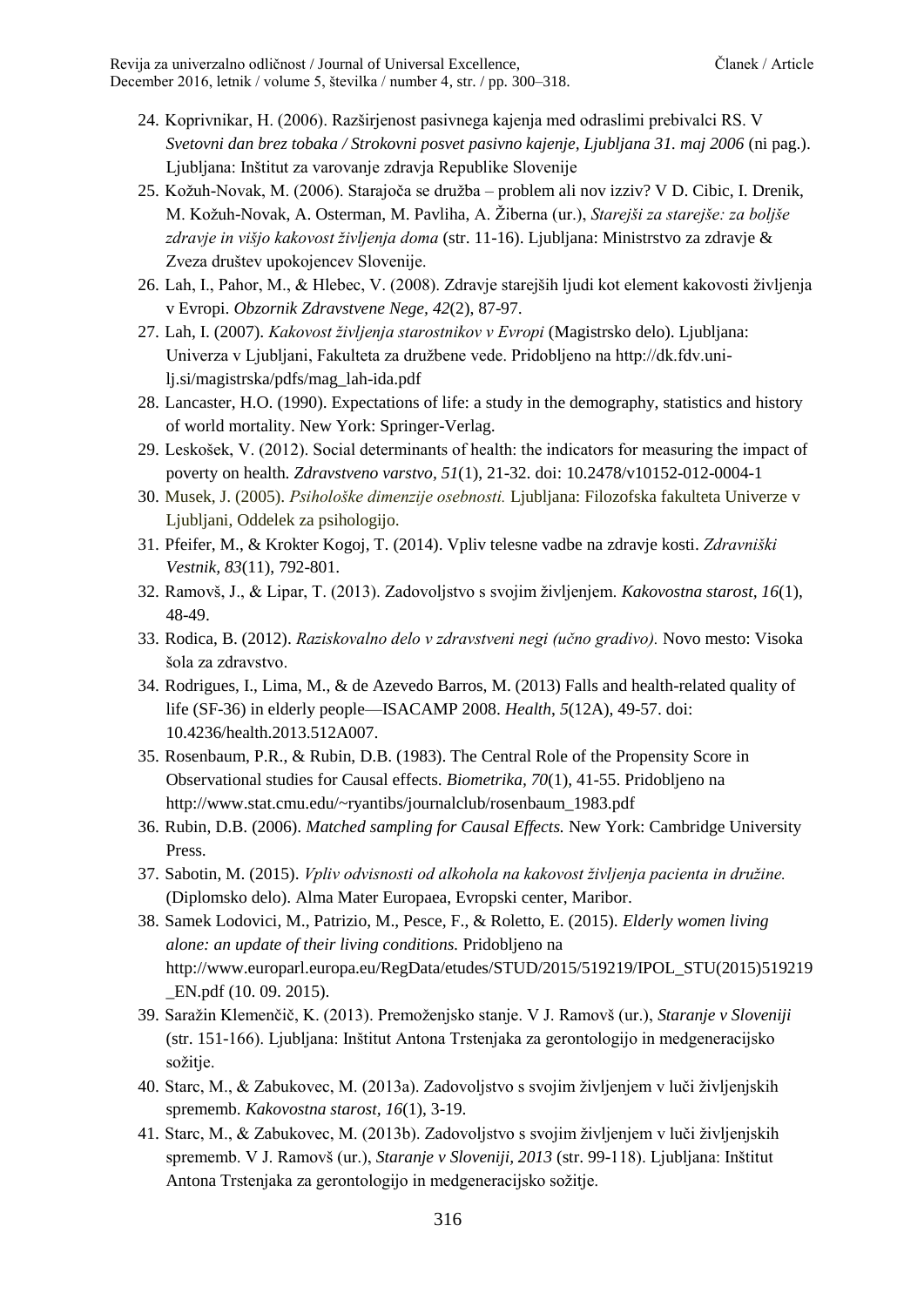- 42. Statistični urad Republike Slovenije (2009). *Prebivalstvo Slovenije danes in jutri, 2008-2060: projekcije prebivalstva EUROPOP2008 za Slovenijo.* Ljubljana: Statistični urad Republike Slovenije. Pridobljeno na https://www.stat.si/doc/pub/prebivalstvo2009.pdf (08. 03. 2013).
- 43. Stegmuller, N., & Bakračevič Vukman, K. (2012). Zadovoljstvo z življenjm v povezavi s pozitivnim in negativnim čustovanjem v srednji in pozni odraslosti. Raziskava na slovenskem vzorcu odraslih. *Antropos, 1-2*(225-226), 31-54. Pridobljeno na http://www.anthropos.si/anthropos/2012/1\_2/02\_stegmuller\_vukman.pdf (19. 08. 2015).
- 44. Valenčak, S. (2012). Kaj je starosti prijazno in kaj ne? *Kakovostna starost, 15*(1), 3-19.
- 45. Voljč, B. (2010). Voziti ali ne voziti v starosti? Inkaj potem, če ne? *Kakovostna starost, 13*(4), 15-20.
- 46. Van Buuren, S., & Groothuis-Oudshoorn, K. (2011). Mice: Multivariate Imputation by Chained Equations. *Journal of Statistical Software, 45*(3), 1-67. Pridobljeno na https://www.jstatsoft.org/article/view/v045i03/v45i03.pdf
- 47. Zupan, D., & Grmek Košnik, I. (2011). Odnos slovenskih starostnikov do preprečevanja padcev. *Zdravstveno varstvo, 50*(4), 213-226. doi: 10.2478/v10152-011-0001-9
- 48. Zurc, J., Hlastan-Ribič, C., & Skela-Savič, B. (2015). Dietary habits and physical acyivity patterns among Slovenian elderly:cross-sectional survey with cluster analysis. *Obzornik zdravstvene nege, 49*(1), 9-17. doi: http://dx.doi.org/10.14528/snr.2015.49.1.48
- 49. Zurc, J. (2016). *Kvalitativna raziskovalna paradigma v raziskovanju (učno gradivo).* Celje: Visoka zdravstvena šola v Celju.
- 50. Zurc, J., & Skela Savič, B. (2012). Življenjski slog starostnikov v gorenjski regiji na področju duševnega zdravja in preventive pred poškodbami. *Obzornik zdravstvene nege, 46*(3), 209- 217.
- 51. Železnik, D. (2014). *Skrb zase kot paradigma življenja starostnikov: znanstvena monografija.* Slovenj Gradec: Visoka šola za zdravstvene vede.
- 52. Železnik, D. (2012). Stališča starejših v Pomurju o zadovoljstvu z življenjem in o samospoštovanju. *Kakovostna starost, 15*(4), 28-40.
- 53. World Health Organization. Regional Office for Europe (2012, 10. september). *Strategy and action plan for healthy ageing in Europe, 2012-2020.* Pridobljeno na http://www.euro.who.int/ data/assets/pdf\_file/0008/175544/RC62wd10Rev1-Eng.pdf

\*\*\*

**Boris Miha Kaučič, MSc,** has completed the professional study program of Nursing Care at the College of Nursing at the University of Maribor (today Faculty of Health Sciences, University of Maribor). At the Faculty of Organizational Sciences, University of Maribor, he has earned a university degree and at the same faculty he has completed his master's degree in science in the field of social management. At present, he is studying and developing a holistic model of life satisfaction in old age within the framework of his doctoral studies at the Faculty of Organisational Studies in Novo mesto. He works at the College of Nursing in Celje as Vice Dean for educational activities and as a higher education teacher. He was the professional leader of the international research and development project HLAW (Healthy Lifestyle for Aging Well). In 2014, the Council of the National Agency for Quality in Higher Education of the Republic of Slovenia (NAKVIS) appointed him as an expert of NAKVIS. At Alma Mater Europeaea-ECM he participates in the educational process at the department of health sciences and social gerontology. His bibliography in COBISS contains over 400 units.

\*\*\*

**Bojana Filej, PhD,** worked in the Health Centre Dr. Adolf Drolc Maribor as a home care nurse, as Head of Unit and the Head of Department and Assistant to Chief Nursing Officer. In 2005, she started working for the Faculty of Health Sciences, University of Maribor, where she had lectured since 1993. For a short time she was employed on a part-time basis at the College of Nursing in Jesenice. From 2010 to 2013 she was employed at the Faculty of Health Sciences, Novo mesto as a Dean. She was the leader of the Collaborative Centre of the World Health Organization for primary health care and vice president of the Chamber of Nursing in Slovenia and in the